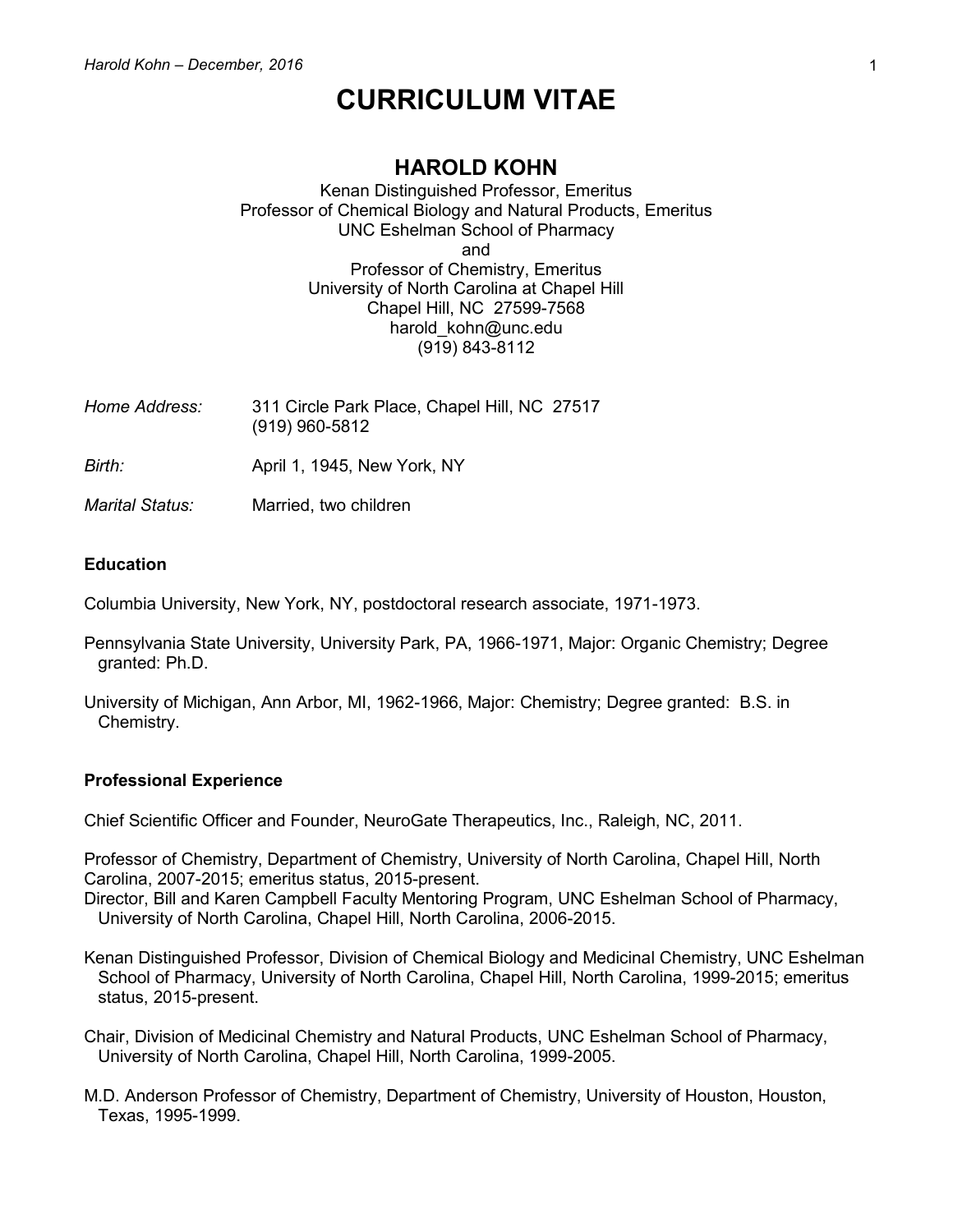Professor of Biochemical and Biophysical Sciences, Department of Biochemical and Biophysical Sciences, University of Houston, Houston, Texas, 1993-1999.

Professor of Chemistry, Department of Chemistry, University of Houston, Houston, Texas, 1983-1995.

Associate Professor of Chemistry, Department of Chemistry, University of Houston, Houston, Texas, 1978-1983.

Visiting Research Scientist with Dr. S. J. Benkovic, Evan Pugh Professor and Eberly Chair in Chemistry, Pennsylvania State University, University Park, Pennsylvania (phone: (814) 865-2882), 1981.

Assistant Professor of Chemistry, Department of Chemistry, University of Houston, Houston, Texas, 1973-1978.

Research Associate with Dr. R. C. D. Breslow, Mitchill Professor of Chemistry and University Professor, Columbia University, New York, New York (phone: (212) 280-2170), 1971-1973.

Research Fellow with Dr. R. A. Olofson, Professor of Chemistry, Pennsylvania State University, University Park, Pennsylvania (phone: (814) 865-7761), 1967-1971.

Research Assistant with Dr. R. E. Counsell, Professor of Pharmacy and Internal Medicine, University of Michigan, Ann Arbor, Michigan, 1966.

## **Honors and Memberships**

National Academy of Inventors – Fellow University of Houston 2013 President's Medallion (2013) University of North Carolina 2011 Faculty Mentoring Award (sponsored by the Carolina Women's Leadership Council) American Association of Colleges of Pharmacy – 2010 Paul R. Dawson Biotechnology Award William H. and Karen Campbell Professorship (2006-2015) Kenan Distinguished Professor – University of North Carolina (1999-2015) M.D. Anderson Professor of Chemistry – University of Houston (1995-1999) University of Houston Research Excellence Award (1993) Dreyfus Teacher-Scholar Award (1977-1982) Alfred P. Sloan Research Fellowship (1977-1981) NIH Postdoctoral Fellowship (1971-1973) NIH Predoctoral Fellowship (1969-1970) NSF Traineeship (1966-1969) American Chemical Society The Royal Society of Chemistry (London) – Fellow American Association of Colleges of Pharmacy Sigma Xi (1973)

## **Research Experience**

University of North Carolina: The examination of the biological mechanisms of mitomycin C, bicyclomycin, and (*R*)-*N*-benzyl-2-acetamido-3-methoxypropionamide (lacosamide, Vimpat® ) at the molecular level; synthesis of peptidomimetics; development and evaluation of new therapeutic agents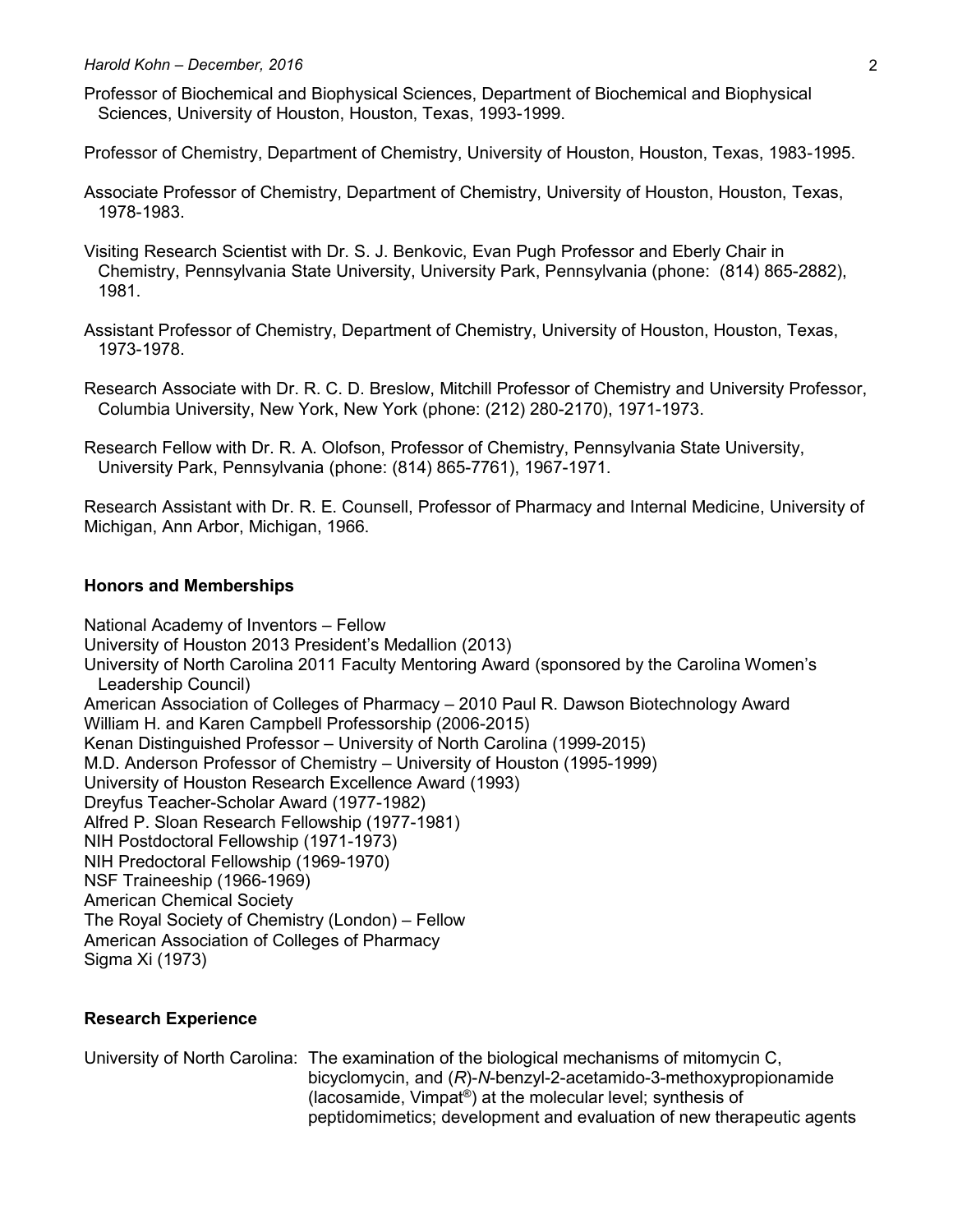|                                        | for the treatment of epilepsy, neuropathic pain, and other neurological<br>disorders, cancer, and bacterial infections.                                                                                                                                                                                                                                                                                                                                                                |
|----------------------------------------|----------------------------------------------------------------------------------------------------------------------------------------------------------------------------------------------------------------------------------------------------------------------------------------------------------------------------------------------------------------------------------------------------------------------------------------------------------------------------------------|
| University of Houston:                 | The examination of the biological mechanisms of mitomycin C,<br>bicyclomycin and biotin at the molecular level; synthetic and mechanistic<br>studies in organic heterocyclic chemistry; development of new<br>chemotherapeutic agents for the treatment of epilepsy, cancer, and<br>bacterial infections.                                                                                                                                                                              |
| Developmental Leave<br>Studies (1981): | Mechanistic studies on the phenylalanine hydroxylase system from rat<br>liver.                                                                                                                                                                                                                                                                                                                                                                                                         |
| <b>Postdoctoral Studies:</b>           | The synthesis and investigation of functionalized cyclodextrins as model<br>enzyme systems.                                                                                                                                                                                                                                                                                                                                                                                            |
| <b>Graduate Studies:</b>               | 1) Studies of the effect of transition metal cations on the ease of C-H<br>deprotonation in heterocyclic systems; 2) Determination of the importance<br>of electron pair repulsion effects on heteroaromatic C-H acidities; 3) The<br>synthesis and chemistry of 1,4-dihydro-1,2,4,5-tetrazine; 4) Synthesis and<br>stabilities of fused ring azathiabenzenes including charged derivatives;<br>and 5) Substitution mechanisms of pharmaceutically interesting<br>mesoionic compounds. |
| Undergraduate Studies:                 | Synthesis of new azaindoles for their pharmaceutical testing on smooth<br>muscles and the central nervous system; preparation of radioiodinated<br>analogs of 1,1-dichloro-2,2-bis(chlorophenyl) ethane as diagnostic tools<br>for the adrenal glands.                                                                                                                                                                                                                                 |

#### **Research Studies at the University of North Carolina**

Two general themes earmarked our research programs. The first is the elaboration of the mechanism of action of clinical agents. The second is the synthesis and evaluation of novel, new therapeutic agents. Both sets of studies are guided by the relationship of structure of the therapeutic agent and target with drug function.

1. *Antiepileptic Agents: drug discovery and mode of action:* Epilepsy refers to the many types of recurrent seizures produced by paroxysmal excessive neuronal discharges in the brain. The mainstay of treatment has been the long-term and consistent administration of anticonvulsant drugs. Unfortunately, despite the many available therapeutic agents, none are capable of achieving total seizure control and most have disturbing side-effects. Pharmacological studies in our laboratory have led to the discovery of a new class of highly stereoselective anticonvulsant agents termed "functionalized amino acids" (FAAs). The lead FAA discovered by us, (*R*)-*N*-benzyl-2-acetamido-3-methoxypropionamide (lacosamide, Vimpat® ), is a first-in-class antiepileptic agent, marketed worldwide (50 countries) by UCB Pharma for adjunctive treatment of partial-onset seizures in adults. Lacosamide is also approved for monotherapy use for partialonset seizures in adults in the United States and Europe. Clinical investigations are underway for the use of lacosamide in adjunctive treatment for partial seizures in children, and for primary generalized tonic-clonic seizures. Recent studies in our laboratory were aimed at elucidating the key molecular determinants needed for lacosamide's pharmacological activity. We also investigated the mode of action of this novel drug. We have advanced a novel strategy to search the proteome for target sites where ligand (drug) binding is modest and where moderateto-extensive ligand structural change abolishes target binding. This method has been utilized to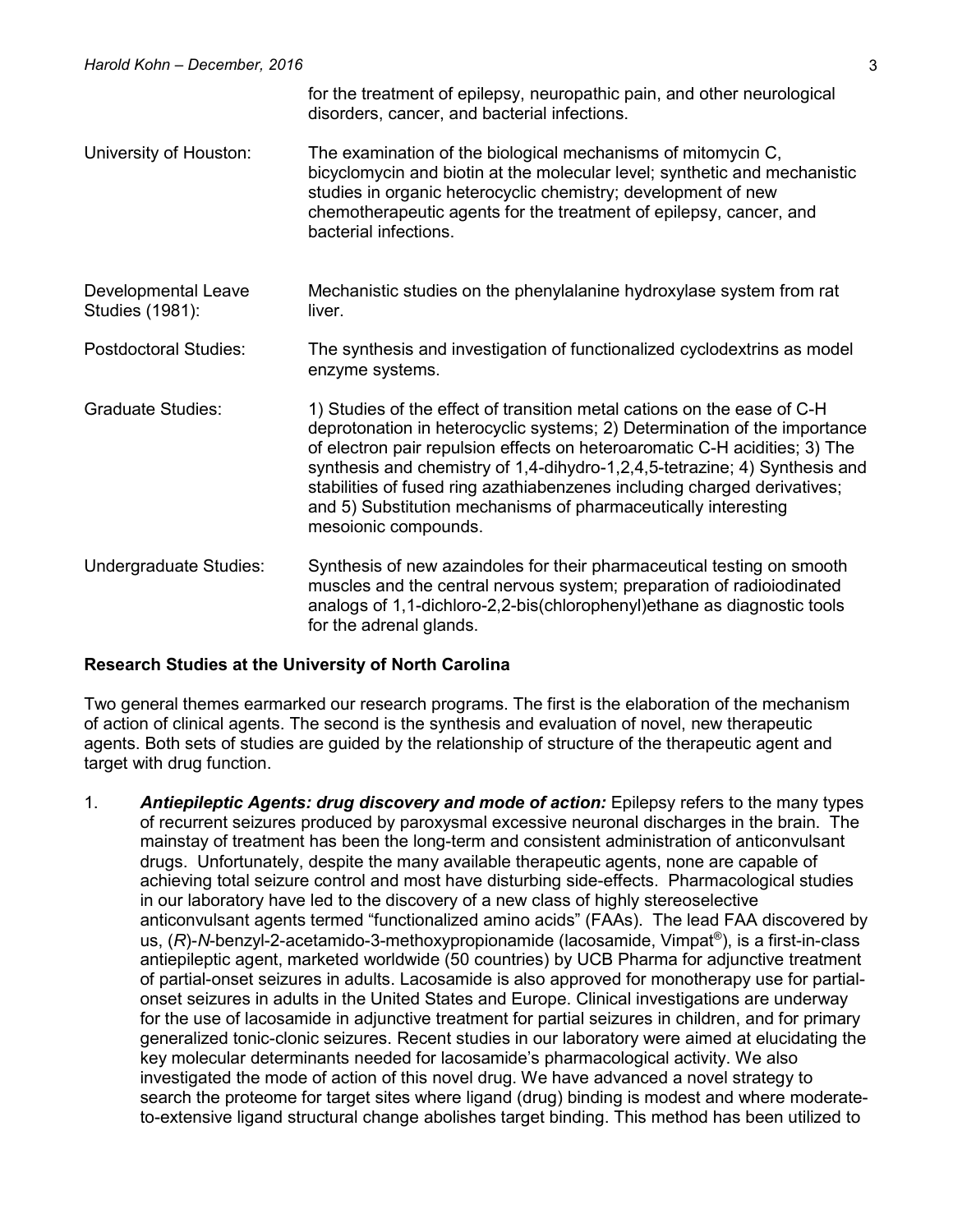interrogate the rodent brain proteome for lacosamide binding partners that explicate function and toxicity. Novel proteomic tools have been developed to facilitate these studies.

- 2. *Development of new neurological agents:* Programs were launched aimed at developing novel compounds that display broad activity in both seizure and pain models. We have worked with scientists from pharma, the biotech industry, and the NINDS Anticonvulsant Screening Program to advance these new chemical entities. Promising activities in animal models have been observed. Our findings have led to two US patents, and we founded NeuroGate Therapeutics, Inc. to advance these compounds to the clinic.
- 3. *Mitomycin C: Mode of action of a clinical anticancer drug:* Mitomycin C is a clinically significant antineoplastic agent. It is the prototype of an important class of anticancer compounds termed: bioreductive alkylation agents. Programs have been instituted to determine the molecular events leading to the activation and subsequent reaction of mitomycin C and mitomycin analogues; to elucidate the mode of action of the mitomycins in the presence of DNA; and to develop and evaluate a select series of biomechanistic analogues of mitomycin C.
- 4. *Bicyclomycin: Mode of action of a novel antibiotic:* Bicyclomycin is a structurally unique antibiotic which displays broad activity against a variety of Gram-negative bacteria. The mode of action of this clinical agent is poorly understood. We discovered that the site of bicyclomycin function is the essential enzyme in *Escherichia coli*, the rho transcription termination factor. Studies have been conducted that focused on the reactivity of bicyclomycin, the mechanism of the bicyclomycin-rho interaction, and determining the role of rho in *E. coli* cell biology. Knowledge of this nature is expected to provide the molecular basis for research that allows general drug design to proceed on a less empirical basis.
- 5. *Development of new antibacterial and antimycobacterial agents:* Bacterial and mycobacterial infections remain an unmet health challenge. Resistance to conventional antibiotics constitutes a major health crisis. Tuberculosis alone accounts for approximately three million deaths annually and an estimated one-third of the world's population is infected. We showed that metal chelates are potent antibiotics and discovered that select hydroxamic acids are pathogen-specific inhibitors of *Mycobacterium tuberculosis*, and obtained information on the target site for each class of compounds.

#### **Professional Service**

| 1992<br>1992, 2003, 2005 | American Cancer Society, Study Section ad hoc<br>National Institutes of Health, Study Section ad hoc |
|--------------------------|------------------------------------------------------------------------------------------------------|
| 1993-1996                | Canvassing Committee - ACS A. Bader Award                                                            |
|                          | in Bioinorganic and Bioorganic Chemistry                                                             |
| 1993-1995                | American Chemical Society, Houston Awards Committee                                                  |
| 1993, 1996               | <b>ACS Symposium Co-Organizer</b>                                                                    |
|                          | 49th Southwest Regional Meeting                                                                      |
|                          | 52nd Southwest Regional Meeting                                                                      |
| 1999-2005                | Chair, UNC Division of Medicinal Chemistry and Natural Products                                      |
| 2001-2002                | Co-Chair, UNC Symposium of Functional Genomics and Proteomics                                        |
| 2006-                    | Founding Director, William H. and Karen Campbell Faculty                                             |
|                          | Mentoring Program (UNC Eshelman School of Pharmacy)                                                  |
| 2008-2011                | Chair, UNC's Center for Faculty Excellence Advisory Board                                            |
| 2008-2013                | Natural Product Reports, Editorial Board                                                             |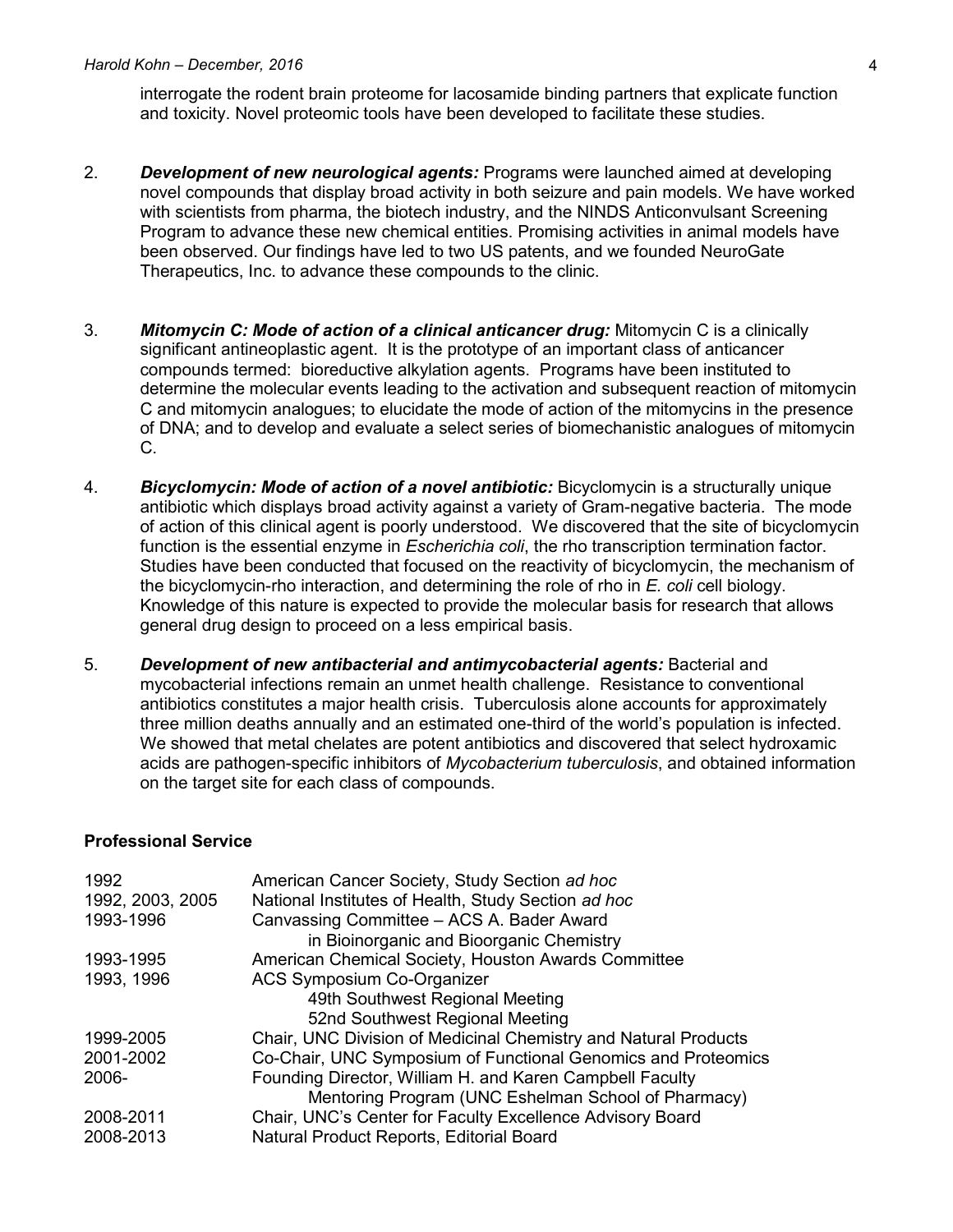| 2011-2015 | Journal of Medicinal Chemistry, Editorial Advisory Board |
|-----------|----------------------------------------------------------|
| 2013-2015 | Natural Product Reports, Editorial Advisory Board        |

#### **Publications (\*, corresponding author)**

- 1. Harold Kohn, Stephen J. Benkovic,\* and R.A. Olofson,\* Dependence of Mechanism on pH for Deuterium-Hydrogen Exchange in 1-Methyltetrazole-5-d. Transition Metal Ion Catalysis of a Deprotonation Process, J. Am. Chem. Soc., 94, 5759-5765 (1972).
- 2. Harold Kohn and R.A. Olofson,\* 1, 4-Dimethyl-1, 4-dihydro-1, 2, 4, 5-tetrazine and Its N-Alkyl Salt. Synthesis, Structure and Chemistry. J. Org. Chem., 37, 3504-3509 (1972).
- 3. Ronald Breslow,\* Harold Kohn, and Brock Siegel, Methylated Cyclodextrin and a Cyclodextrin Polymer as Catalysts in Selective Anisole Chlorination, Tetrahedron Lett., 17, 1645-1646 (1976).
- 4. Harold Kohn,\* Model Studies on the Mechanism of Biotin Department Carboxylations, J. Am. Chem. Soc., 98, 3690-3694 (1976).
- 5. Harold Kohn\* and Y. Gopichand, An Isosteric Substitution Reaction of Substituted Imidazolidinethiones, Tetrahedron Lett., 17, 3093-3096 (1976).
- 6. Harold Kohn\* and Raymond E. Davis, Syntheses and Chemistry of N-Acyl Substituted Dihydroimidazo[2, 1-b]thiazolium Salts, J. Org. Chem., 42, 72-77 (1977).
- 7. Harold Kohn,\* Melanie J. Cravey, Janice H. Arceneaux, Rodney L. Cravey, and M. R. Willcott, III, Syntheses and Spectral Properties of Substituted Imidazolidones and Imidazolines, J. Org. Chem., 42, 941-948 (1977).
- 8. Harold Kohn\* and Janice H. Arceneaux, Thermolysis of N-Acyl Substituted 2-Allylthioimidazolines. Evidence for a [3,3] Sigmatropic Rearrangement, J. Org. Chem., 42, 2339-2341 (1977).
- 9. Harold Kohn,\* Barbara A. Kohn, Marie Louise Steenberg, and Joseph P. Buckley, Syntheses and Pharmacological Activity of Substituted Imidazolidinethiones and Thioimidazolines, J. Med. Chem., 20, 158-160 (1977).
- 10. Steven F. Watkins,\* Harold Kohn,\* and Ivan Bernal, Crystal and Molecular Structure of Methyl 3- Methyl-2-thioxoimidazolidine-1-carboxylate. A Possible Structural Analogue for Caboxybiotin, J. Chem. Soc., Perkin Trans. II, 26-29 (1978).
- 11. Janice H. Arceneaux, Harold Kohn,\* Marie Louise Steenberg, and Joseph P. Buckley,\* Synthesis and Pharmacological Activity of N-Acyl-substituted Imidazolidinethiones and Thioimidazolines, J. Pharm. Sci., 67, 600-602 (1978).
- 12. Harold Kohn,\* Y. Gopichand, and P. Charumilind, Studies on the Reaction of Acylimidazolidones with Ketenes, J. Org. Chem., 43, 4955-4961 (1978).
- 13. Harold Kohn,\* P. Charumilind, and Y. Gopichand, Studies on the Reaction of Thiocarbonyl-Containing Compounds with Ketenes, J. Org. Chem., 43, 4961-4965 (1978).
- 14. Christian von Rohrscheidt and Harold Kohn,\* Selective Formation and Hydrolysis of Derivatives of 4-lodo-3-ureido-1-butanol, Tetrahedron Lett., 215-218 (1979).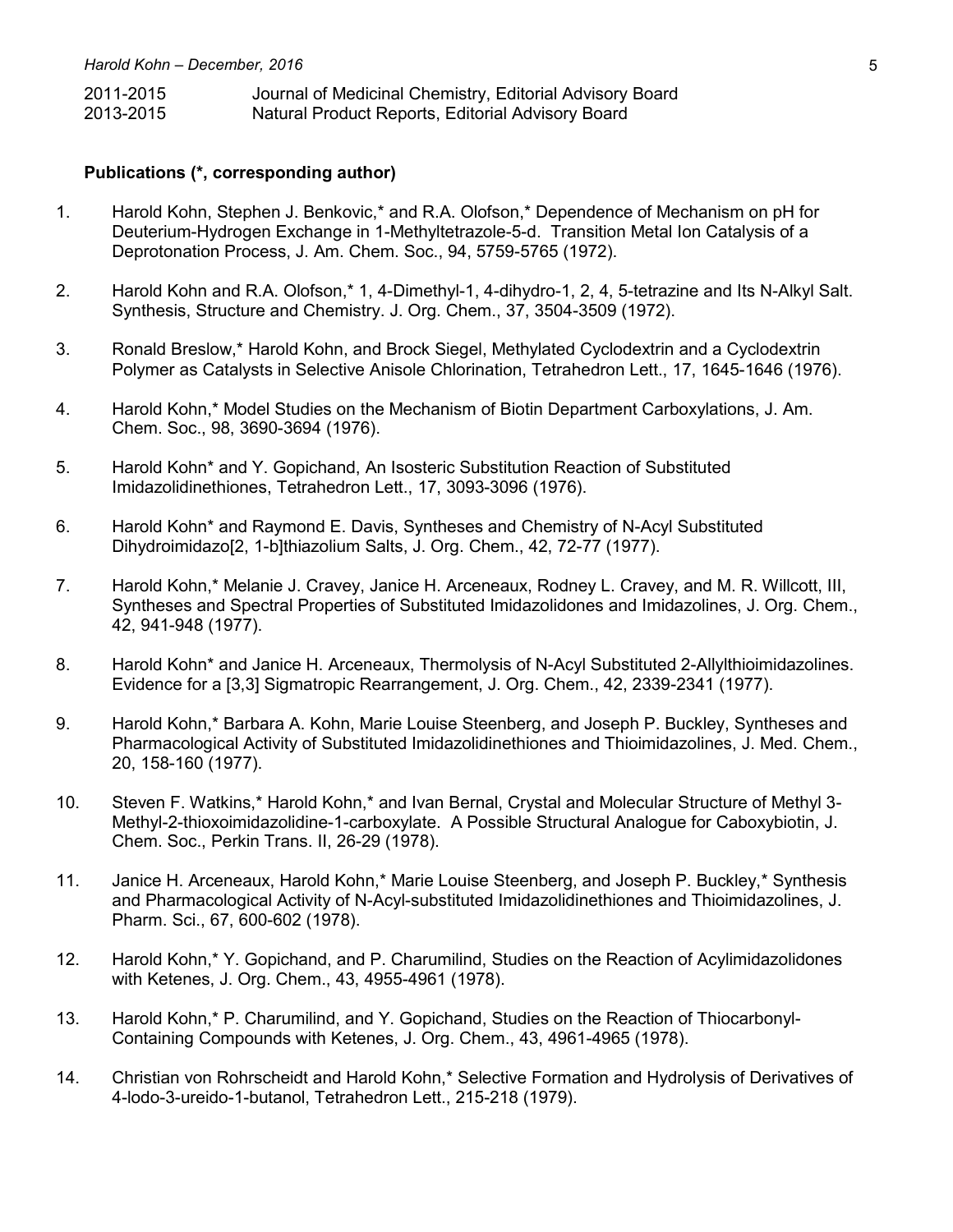- 15. Harold Kohn,\* P. Charumilind, and S.H. Simonsen, 3,3,4,4-Tetraphenyl-1, 2-oxathiolan-5-one 2- Oxide. Synthesis, Structure and Selected Chemistry, J. Am. Chem. Soc., 101, 5431-5432 (1979).
- 16. Melanie J. Cravey and Harold Kohn,\* Model Studies on the Mechanism of Biotin-Dependent Carboxylations. 2. Site of Protonation vs. CO<sub>2</sub>-Transfer, J. Am. Chem. Soc., 102, 3928-3939 (1980).
- 17. P. Charumilind and Harold Kohn,\* Studies on the Reaction of 3,3,4,4-Tetraphenylthietan-2-one, J. Org. Chem., 45, 4359-4365 (1980).
- 18. Harry Flaster and Harold Kohn,\* Syntheses and Spectral Properties of 2-Thiobiotin and Biotin Derivatives, J. Heterocyclic Chem., 18, 1425-1436 (1981).
- 19. Harold Kohn,\* Mary B. Bean, Christian von Rohrscheidt, M. R. Willcott, III, and E. W. Warnhoff, Participation in the Formation of lodo Ureas from 3-Buten-1-ol Derivatives. A Reinvestigation, Tetrahedron, 37, 3195-3201 (1981).
- 20. Harold Kohn\* and Zeng-Kun Liao, N-Amidoyliminium Ion Cyclizations. Synthesis of Annelated Imidazolidinones, J. Org. Chem., 47, 2787-2789 (1982).
- 21. Sergio Cortes and Harold Kohn,\* Selective Reductions of 3-Substituted Hydantoins to 4-Hydroxy-2 imidazolidinones and Vicinal Diamines, J. Org. Chem., 48, 2246-2254 (1983).
- 22. I.-Ching Chiu and Harold Kohn,\* Synthesis and Reactivity of trans-6-Azabicyclo[3.1.0]hexan-2-ol Derivatives and Indano[1, 2-b]aziridine. Structural Analogues of Mitomycin C., J. Org. Chem., 48, 2857-2866 (1983).
- 23. Mary Bean and Harold Kohn,\* Studies on the Reaction of Mitomycin C with Potassium Ethyl Monothiocarbonate under Reductive Conditions, J. Org. Chem., 48, 5033-5041 (1983).
- 24. Ulfert Hornemann,\* Kazuo Iguchi, Paul J. Keller, Huynh M. Vu, John F. Kozlowski, and Harold Kohn,\* Reactions of Mitomycin C with Potassium Ethyl Xanthate in Neutral Aqueous Solution, J. Org. Chem., 48, 5026-5033 (1983).
- 25. Harold Kohn\* and Sang-Hun Jung, New Stereoselective Method for the Preparation of Vicinal Diamines from Olefins and Cyanamide, J. Am. Chem. Soc., 105, 4106-4108 (1983).
- 26. Harold Kohn\* and Nada Zein, Studies Concerning the Mechanism of Electrophilic Substitution Reactions of Mitomycin C, J. Am. Chem. Soc., 105, 4105-4106 (1983).
- 27. Sang-Hun Jung and Harold Kohn,\* A New Reductive Procedure for the Preparation of Vicinal Diamines and Monoamines, Tetrahedron Lett., 25, 399-402 (1984).
- 28. Zeng-Kun Liao and Harold Kohn,\* Intramolecular N-Carbamoyliminium Ion Cyclizations of Unactivated Alkenes and Acetylenes, J. Org. Chem., 49, 3812-3819 (1984).
- 29. Zeng-Kun Liao and Harold Kohn,\* Synthesis of Substituted 2-Imidazolidinones and Annelated Hydantoins via Amidoalkylation Transformations, J. Org. Chem., 49, 4745-4752 (1984).
- 30. Sergio Cortes, Zeng-Kun Liao, Darrell Watson, and Harold Kohn,\* The Effect of Structural Modification of the Hydantoin Ring on Anticonvulsant Activity, J. Med. Chem., 28, 601-606 (1985).
- 31. Mary Bean and Harold Kohn,\* Studies on the Reaction of Mitomycin C with Potassium Thiobenzoate under Reductive Conditions, J. Org. Chem., 50, 293-298 (1985).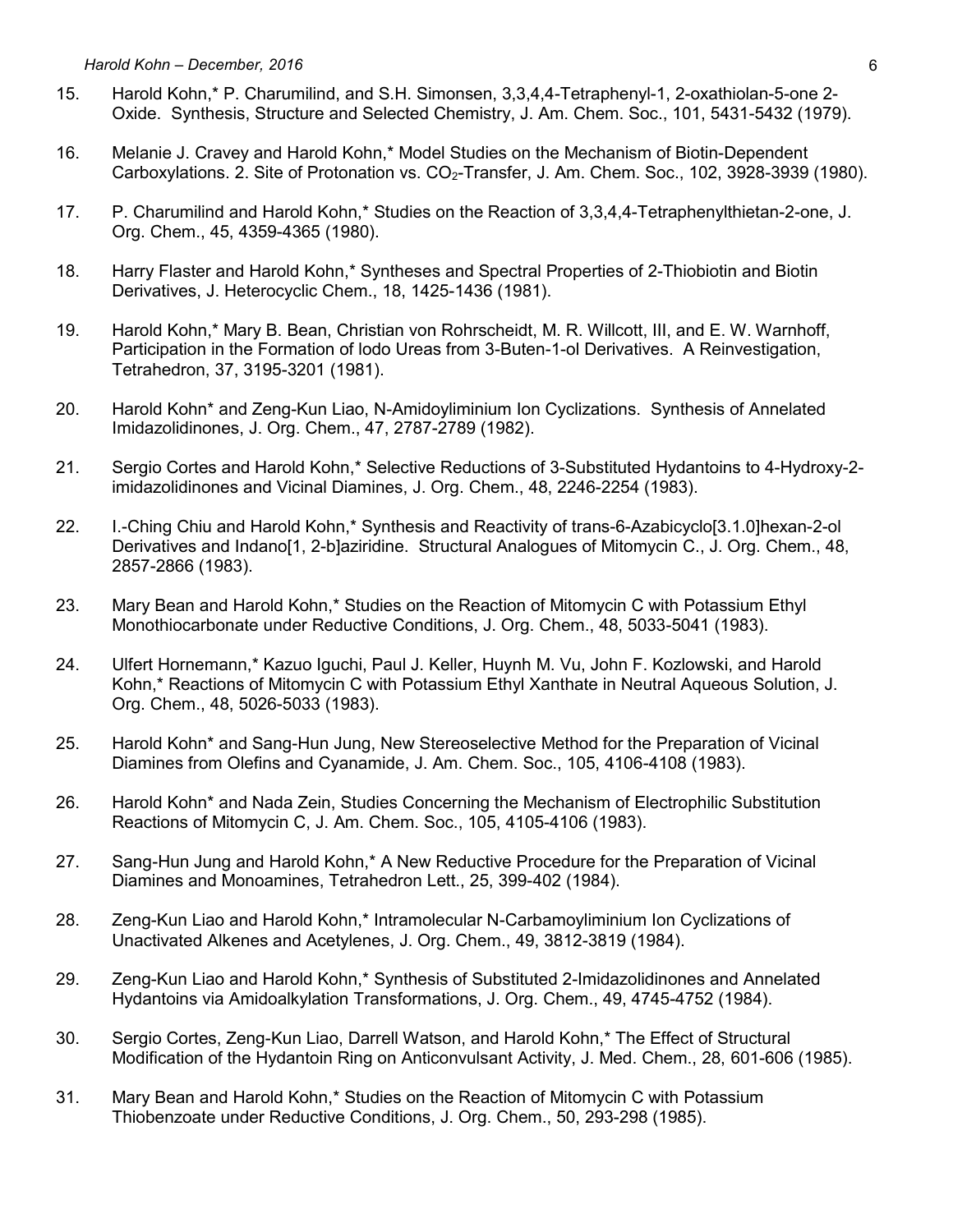- 32. Sang-Hun Jung and Harold Kohn,\* Stereoselective Synthesis of Vicinal Diamines from Alkenes and Cyanamide, J. Am. Chem. Soc., 107, 2931-2943 (1985).
- 33. Zeng-Kun Liao and Harold Kohn,\* Synthesis of Spiroimidazolidin-2-ones via Intramolecular N-Carbamoyliminium Ion Cyclization Reactions, J. Org. Chem., 50, 1884-1888 (1985).
- 34. Sang-Hun Jung and Harold Kohn,\* The Chemical Reactivity of Ethyl 2,2,3,3-Tetramethyl-1 aziridinecarboximidate, Heterocycles, 23, 2045-2050 (1985).
- 35. Nada Zein and Harold Kohn,\* The Electrophilic and Nucleophilic Character of the Carbon-10 Methylene Group in Mitosenes Revealed, J. Am. Chem. Soc., 108, 296-297 (1986).
- 36. Harold Kohn,\* Nada Zein, X. Q. Lin, J.-Q. Ding, and K.M. Kadish,\* Mechanistic Studies on the Mode of Reaction of Mitomycin C under Catalytic and Electrochemical Reductive Conditions, J. Am. Chem. Soc., 109, 1833-1840 (1987).
- 37. Nada Zein and Harold Kohn,\* Covalent Binding of Mitomycin C to Nucleosides under Reductive Conditions, J. Am. Chem. Soc., 109, 1576-1577 (1987).
- 38. Judith D. Conley and Harold Kohn,\* Functionalized DL-Amino Acid Derivatives. Potent New Agents for the Treatment of Epilepsy, J. Med. Chem., 30, 567-574 (1987).
- 39. Nim Ming Nguy, I.-Ching Chiu, and Harold Kohn,\* Synthesis and Reactivity of 6- and 7- Methoxyindano[1,2-b]aziridines, J. Org. Chem., 52, 1649-1655 (1987).
- 40. Paul L. Fishbein and Harold Kohn,\* Synthesis and Antineoplastic Activity of (N)-la-Formyl and (N) la-Thionoformyl Derivatives of Mitomycin C and (N)-2-Methylaziridine, J. Med. Chem., 30, 1767- 1773 (1987).
- 41. Harold Kohn\* and Judith D. Conley, New Antiepileptic Agents, Chemistry in Britain, 24, 231-234 (1988).
- 42. Harold Kohn\* and Syed Abuzar, Reinterpretation of the Bicyclomycin-Sodium Methanethiolate Reaction, J. Am. Chem. Soc., 110, 3661-3663 (1988).
- 43. Harold Kohn,\* Syed Abuzar, James D. Korp, Andrew S. Zektzer, and Gary E. Martin,\* Structural Studies of Bicyclomycin, J. Heterocyclic Chem., 25, 1511-1517 (1988).
- 44. Harold Kohn\* and Syed Abuzar, Studies on the Chemical Reactivity of Bicyclomycin: Acid Hydrolysis, J. Org. Chem., 53, 2769-2773 (1988).
- 45. Harold Kohn,\* Judith D. Conley, and J. David Leander,\* Marked Stereospecificity in a New Class of Anticonvulsants, Brain Research, 457, 371-375 (1988).
- 46. Philippe LeGall, Kailash N. Sawhney, Judith D. Conley, and Harold Kohn,\* Synthesis of Functionalized Non-natural Amino Acid Derivatives via Amidoalkylation Transformations, Int. J. Peptide Protein Res., 32, 279-291 (1988).
- 47. Syed Abuzar and Harold Kohn,\* Observations on the Activation of Bicyclomycin, J. Am. Chem. Soc., 110, 4089-4090 (1988).
- 48. C. H. Lee and Harold Kohn,\* 3,7-Bis(carboethoxy)perhydro-1,5,2,4,6,8-dithiatetrazocine 1,1,5,5- Tetroxide. Synthesis, Structure, and Chemistry, Heterocycles, 27, 2581-2588 (1988).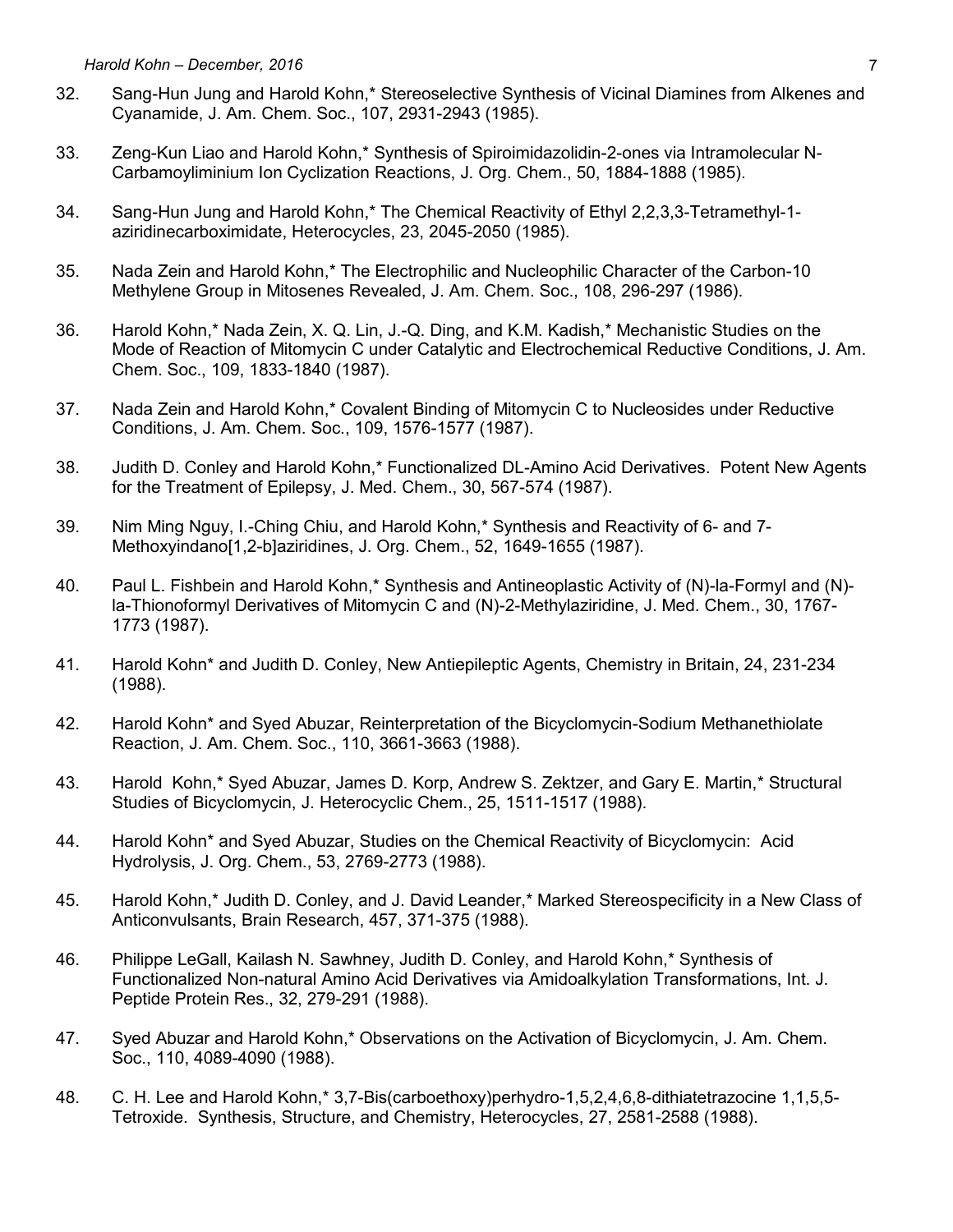- 49. Kailash N. Sawhney and Harold Kohn,\* Mitomycin C Analogues with a Substituted Hydrazine at Position 7. Synthesis, Spectral Properties, and Biological Activity, J. Med. Chem., 32, 248-252 (1989).
- 50. Syed Abuzar and Harold Kohn,\* Studies on the Reactivity of Bicyclomycin with Amines, J. Am. Chem. Soc., 111, 4895-4903 (1989).
- 51. C. H. Lee, James D. Korp, and Harold Kohn,\* 3-Oxo- and 3-Imino-4-substituted-1,2,5 thiadiazolidine 1, 1-Dioxides. Synthesis, Spectral Properties, and Selected Chemistry, J. Org. Chem., 54, 3077-3083 (1989).
- 52. Syed Abuzar and Harold Kohn,\* Studies on the Reactivity of Bicyclomycin with Nucleophilic Amino Acid Derivatives, J. Org. Chem., 54, 4000-4003 (1989).
- 53. David J. Russell and Harold Kohn,\* Development of a Hydrazine-mediated System for the Reductive Activation of Mitomycin C, Heterocycles, 31, 223-227 (1990).
- 54. C. H. Lee and Harold Kohn,\* Anticonvulsant Properties of 3-Oxo- and 3-Imino-4-substituted-1,2,5 thiadiazolidine 1,1-Dioxides, J. Pharm. Sci., 79, 716-718 (1990).
- 55. Harold Kohn,\* Kailash N. Sawhney, Philippe LeGall, Judith D. Conley, David W. Robertson, and J. David Leander, Preparation and Anticonvulsant Activity of a Series of Functionalized  $\alpha$ -Aromatic and  $\alpha$ -Heteroaromatic Amino Acids, J. Med. Chem., 33, 919-926 (1990).
- 56. Syed Abuzar and Harold Kohn,\* Studies on the Reactivity of the Bicyclomycin with Thiols, J. Am. Chem. Soc., 112, 3114-3121 (1990).
- 57. Harold Kohn\* and Y. Hong, Observations on the Activation of Mitomycin C. Requirements for C-10 Functionalization, J. Am. Chem. Soc., 112, 4596-4598 (1990).
- 58. Chai-Ho Lee and Harold Kohn,\* Intra- and Intermolecular  $\alpha$ -Sulfamidoalkylation Reactions, J. Org. Chem., 55, 6098-6104 (1990).
- 59. Chai-Ho Lee and Harold Kohn,\* Functionalized 5,6-Dihydro-2H-1,2,6-Thiadiazine 1,1-Dioxides. Synthesis, Structure and Chemistry, J. Heterocyclic Chem., 27, 2107-2111 (1990).
- 60. Ven-Shun Li and Harold Kohn,\* Studies on the Bonding Specificity for Mitomycin-DNA Monoalkylation Processes, J. Am. Chem. Soc., 113, 275-283 (1991).
- 61. Y. P. Hong and Harold Kohn,\* Studies on the Use of  $Cr(CO<sub>4</sub>)<sub>2</sub>$  for the Reductive Activation of Mitomycin C, J. Am. Chem. Soc., 113, 4634-4644 (1991).
- 62. Insook Han and Harold Kohn,\* 7-Aminoaziridinomitosenes: Synthesis, Structure, and Chemistry, J. Org. Chem., 56, 4648-4653 (1991).
- 63. Harold Kohn,\* Kailash N. Sawhney, Philippe LeGall, David W. Robertson, and J. David Leander, Preparation and Anticonvulsant Activity of a Series of Functionalized  $\alpha$ -Heteroatom Substituted Amino Acids, J. Med. Chem., 34, 2444-2452 (1991).
- 64. Marco A. Vela and Harold Kohn,\* Studies on the Reactivity of Bicyclomycin 3'-O-Methanesulfonate. A Novel Ring-Expansion Transformation, J. Org. Chem., 56, 5462-5464 (1991).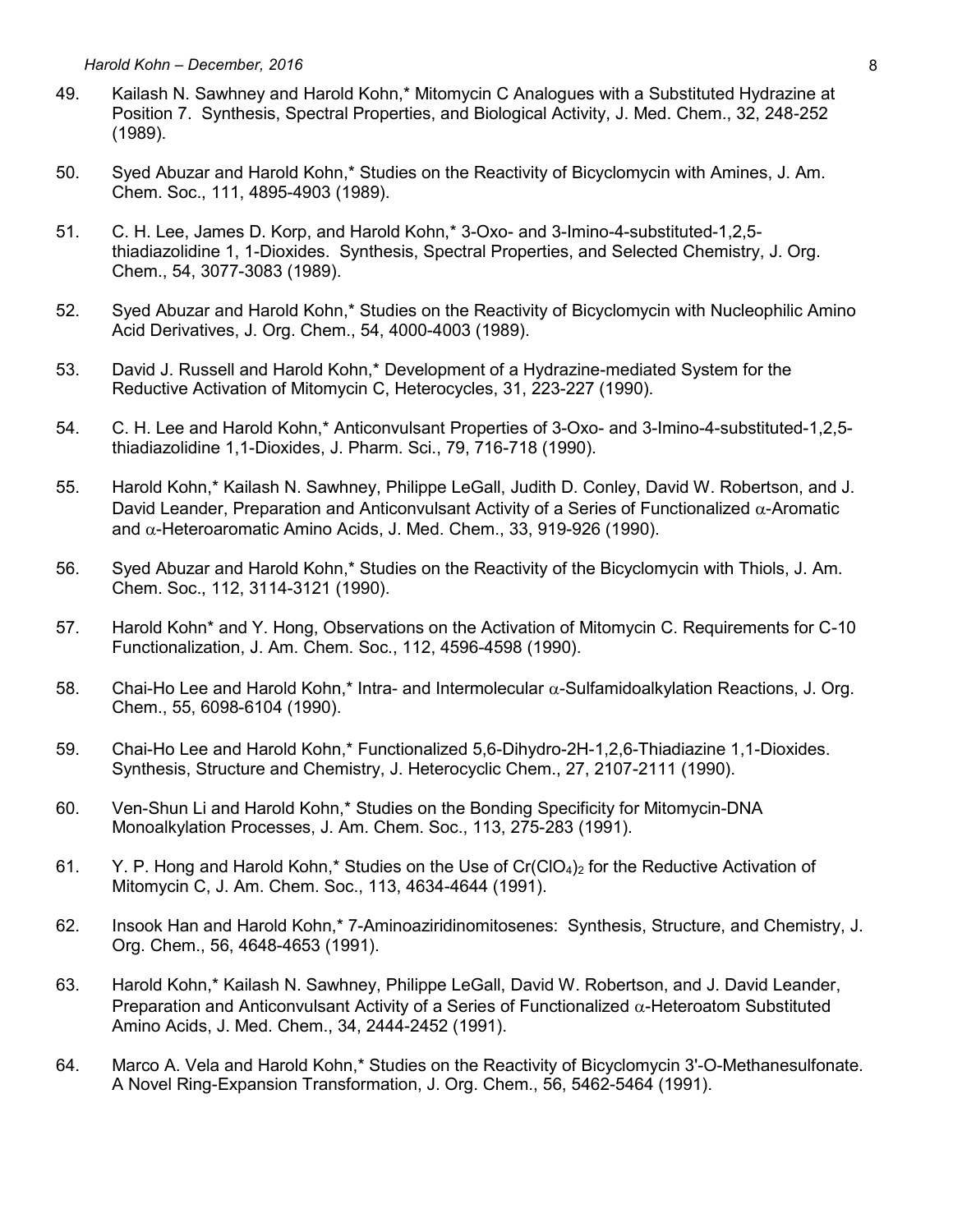- 65. Y. P. Hong and Harold Kohn,\* Cr(ClO<sub>4</sub>)<sub>2</sub>: An Effective Reagent for the Preparation of Mitomycin C Nucleophilic Substituted Compounds, J. Org. Chem., 56, 6479-6482 (1991).
- 66. Insook Han, David J. Russell, and Harold Kohn,\* Studies on the Mechanism of Mitomycin C(1)- Electrophilic Transformations: Structure-Reactivity Relationships, J. Org. Chem., 57, 1799-1807 (1992).
- 67. Harold Kohn,\* Ven-Shun Li, and Moon-shong Tang,\* Recognition of Mitomycin C-DNA Monoadducts by UVRABC Nuclease, J. Am. Chem. Soc., 114, 5501-5509 (1992).
- 68. Yeong Soo Oh and Harold Kohn,\* Comparative Studies on the Reactivity of 4-Methylene-1-oxa-6,9 diazaspiro[4.5]decane-7,10-dione, 1-Acetyl-3-hydroxy-3-vinyl-2,5-piperazinedione, and Bicyclomycin. Examination of a Key Structural Element Necessary for Bicyclomycin-mediated Transformations, J. Org. Chem., 57, 3662-3672 (1992).
- 69. Pascal Schiltz and Harold Kohn,\* Sodium Dithionite-Mediated Mitomycin C Reductive Activation Processes, Tetrahedron Lett., 33, 4709-4712 (1992).
- 70. Marco A. Vela and Harold Kohn,\* The Synthesis and Reactivity of [N(8)-C(3')]-Cyclized Bicyclomycin. Evidence of the Role of the C(1)-Triol Group in Bicyclomycin-Mediated Processes, J. Org. Chem., 57, 5223-5231 (1992).
- 71. Pascal Schiltz and Harold Kohn,\* Reductively Activated Mitomycin C: An Efficient Trapping Reagent for Electrophiles, J. Am. Chem. Soc., 114, 7958-7959 (1992).
- 72. Marco A. Vela and Harold Kohn,\* Observations Concerning the Reactivity of Bicyclomycin and Bicyclomycin Derivatives with Organophosphorous Reagents, J. Org. Chem., 57, 6650-6653 (1992).
- 73. Harold Kohn,\* Ven-Shun Li, Pascal Schiltz, and Moon-shong Tang,\* On the Origins of the DNA Sequence Selectivity of Mitomycin Monoalkylation Transformations, J. Am. Chem. Soc., 114, 9218- 9220 (1992).
- 74. Harold Kohn,\* Ven-Shun Li, Pascal Schiltz, and Moon-shong Tang, Studies Concerning the Origins of the Selectivity of Mitomycin-DNA Monoalkylation Transformations, Verlag Helv. Chim. Acta (Proceedings of the XIIth International Symposium on Medicinal Chemistry), pp. 331-346 (1993).
- 75. Antoni Zwiefka, Harold Kohn,\* and William R. Widger,\* Transcription Termination Factor rho: The Site of Bicyclomycin Inhibition in *Escherichia coli*, Biochemistry, 32, 3564-3570 (1993).
- 76. Pascal Schiltz and Harold Kohn\*, Studies on the Use of Na<sub>2</sub>S<sub>2</sub>O<sub>4</sub> for the Reductive Activation of Mitomycin C, J. Am. Chem. Soc., 115, 10497-10509 (1993).
- 77. Pascal Schiltz and Harold Kohn,\* Studies on the Reactivity of Reductively Activated Mitomycin C, J. Am. Chem. Soc., 115, 10510-10518 (1993).
- 78. Suganthini Subramaniam and Harold Kohn,\* Comparative Reactivities of Mitomycin C, 7-(N-Piperidino)mitomycin, and Mitomycin A. The Role of the C(7) Substituent, J. Am. Chem. Soc., 115, 10519-10526 (1993).
- 79. Harold Kohn,\* Kailash N. Sawhney, Patrick Bardel, David W. Robertson and J. David Leander, Synthesis and Anticonvulsant Activities of  $\alpha$ -Heterocyclic  $\alpha$ -Acetamido-*N*-benzylacetamide Derivatives, J. Med. Chem., 36, 3350-3360 (1993).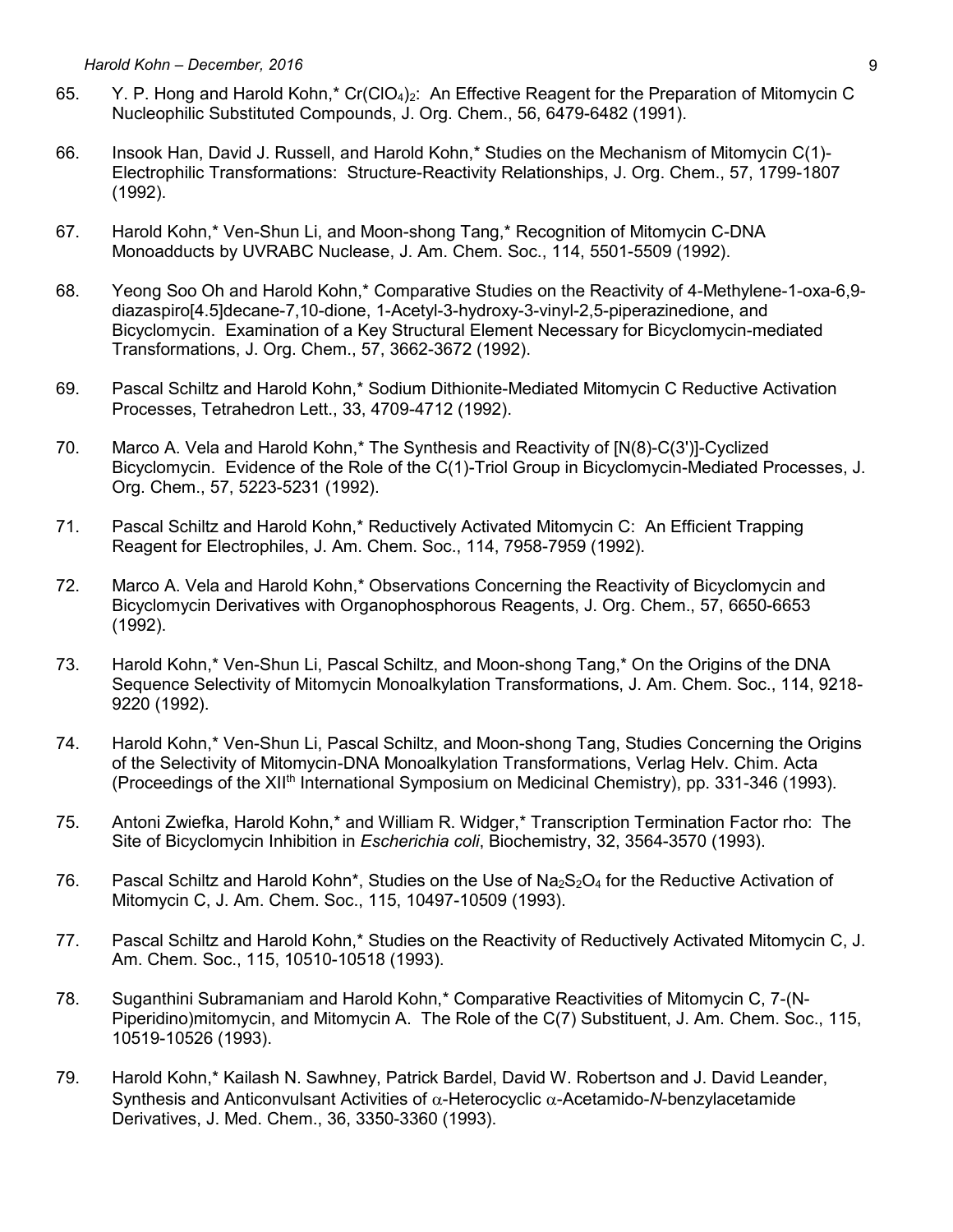- 80. Harold Kohn,\* Kailash N. Sawhney, David W. Robertson, and J. David Leander, Anticonvulsant Properties of *N*-Substituted  $\alpha$ , $\alpha$ -Diamino Acid Derivatives, J. Pharm. Sci., 83, 689-691 (1994).
- 81. Hyeung-geun Park, Marco A. Vela, and Harold Kohn,\* Synthesis and Reactivity of Bicyclomycin C(3') Amines, J. Am. Chem. Soc., 116, 471-478 (1994).
- 82. Zhuming Zhang and Harold Kohn,<sup>\*</sup> The Role of the C(1) Triol Group in Bicyclomycin, J.C.S. Chem. Commun., 1343-1344 (1994).
- 83. Zhuming Zhang, and Harold Kohn,\* Chemical, Biochemical, and Biological Studies of Select C(1) Triol Modified Bicyclomycins, J. Am. Chem. Soc., 116, 9815-9826 (1994).
- 84. Patrick Bardel, Antoinette Bolanos, and Harold Kohn,\* Synthesis and Anticonvulsant Activities of  $\alpha$ -Acetamido-*N*-benzylacetamide Derivatives Containing an Electron-deficient  $\alpha$ -Heteroaromatic Substituent, J. Med. Chem., 37, 4567-4571 (1994).
- 85. Hyeung-geun Park, Antoni Zwiefka, William Widger,\* and Harold Kohn,\* Bicyclomycin and Dihydrobicyclomycin Inhibition Kinetics of *Escherichia coli* rho-Dependent Transcription Termination Factor ATPase Activity, Arch. Biochem. Biophys., 323, 447-454 (1995).
- 86. Ven-Shun Li, Daeock Choi, Moon-shong Tang,\* and Harold Kohn,\* Structural Requirements for Mitomycin C DNA Bonding, Biochemistry, 34, 7120-7126 (1995).
- 87. Daeock Choi, Byungwoo Yoo, Kimberly L. Colson, Gary E. Martin, and Harold Kohn,\* C(10) Halogen 10-Deoxycarbamoylporfiromycins: Synthesis, Chemistry, and Biological Activity, J. Org. Chem., 60, 3391-3396 (1995).
- 88. Zhuming Zhang, Hyeung-guen Park, and Harold Kohn,\* Bicyclomycin Oxidative Transformations. Synthesis and Properties of Bicyclomycin-5-norketone, J. Org. Chem., 60, 5346-5351 (1995).
- 89. Daeock Choi and Harold Kohn,\* Trimethylsilyl Halides: Effective Reagents for the Synthesis of β-Halo Amino Acid Derivatives, Tetrahedron Lett., 36, 7011-7014 (1995).
- 90. Daeock Choi and Harold Kohn,\* Expedient Syntheses of Racemic 2,3-Diaminopropanoic Acid Derivatives, Tetrahedron Lett., 36, 7371-7374 (1995).
- 91. Alejandro Santillán, Jr. and Harold Kohn,\* Novel Ring Transformations for 5,5a-Dibromobicyclomycin and Derivatives, Tetrahedron, 52, 833-842 (1996).
- 92. Ven-Shun Li, Daeock Choi, Zheng Wang, Leslie S. Jimenez, Moon-shong Tang,\* and Harold Kohn,\* Role of the C-10 Substituent in Mitomycin C-1—DNA Bonding, J. Am. Chem. Soc., 118, 2326-2331 (1996).
- 93. Ven-Shun Li, Daeock Choi, Moon-shong Tang, and Harold Kohn,\* Concerning *In Vitro* Mitomycin— DNA Alkylation, J. Am. Chem. Soc., 118, 3765-3766 (1996).
- 94. Daeock Choi, James P. Stables, and Harold Kohn,\* Synthesis and Anticonvulsant Activities of *N* Benzyl 2-Acetamidopropionamide Derivatives, J. Med. Chem., 39, 1907-1916 (1996).
- 95. Harold Kohn\* and Shuang Wang, Studies on the Mechanism of Activation of C(7) Ethylenediamine Substituted Mitomycins. Relevance to the Proposed Mode of Action of BMY-25067 and KW-2149, Tetrahedron Lett., 37, 2337-2340 (1996).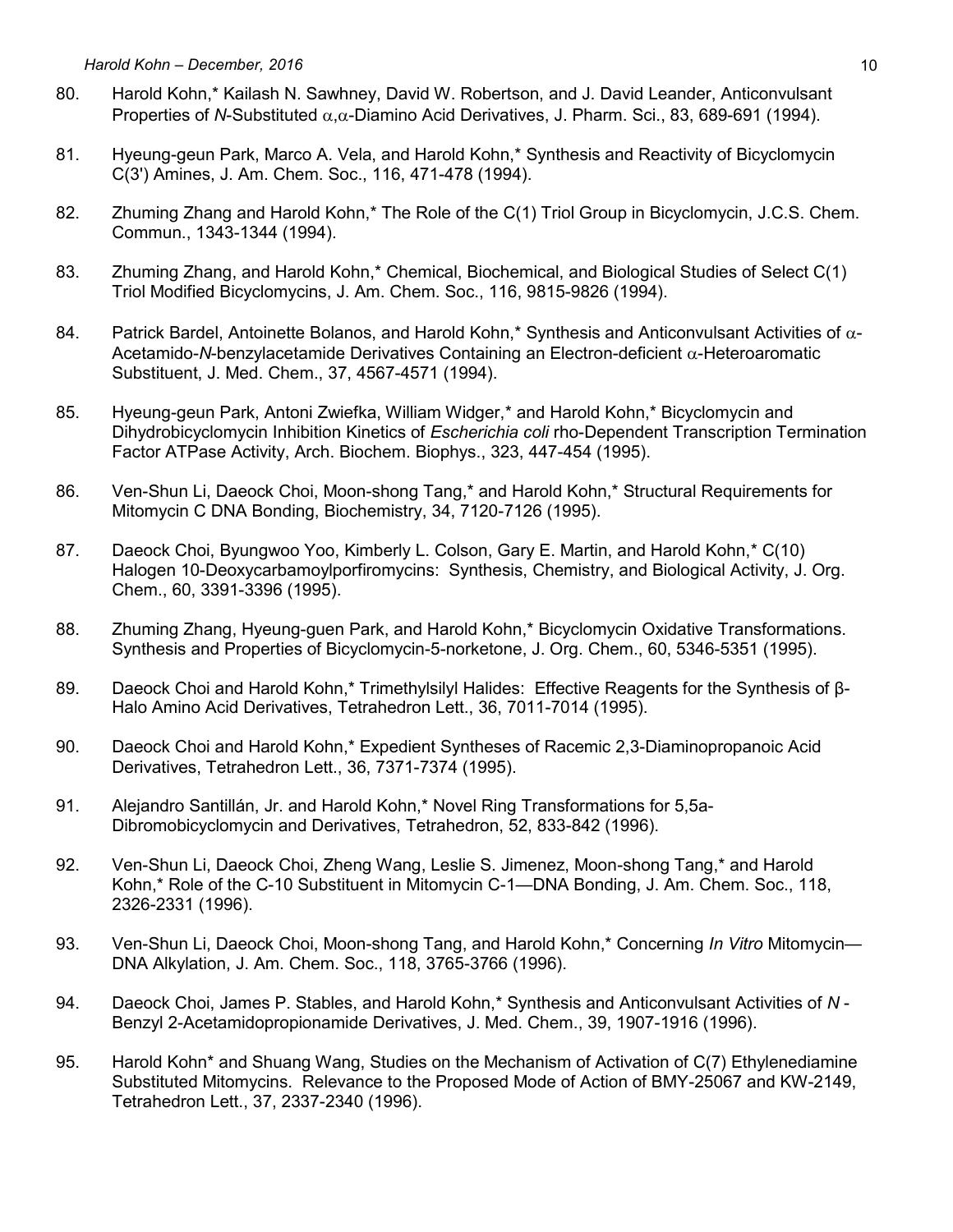- 96. Attila Magyar, Xiangdong Zhang, Harold Kohn,\* and William R. Widger,\* The Antibiotic Bicyclomycin Affects the Secondary RNA Binding Site of *Escherichia coli* Transcription Termination Factor Rho, J. Biol. Chem., 271, 25369-25374 (1996).
- 97. Daeock Choi, James P. Stables, and Harold Kohn,<sup>\*</sup> The Anticonvulsant Activities of Functionalized *N*-Benzyl 2-Acetamidoacetamides. The Importance of the 2-Acetamido Substituent, Bioorg. Med. Chem., 4, 2105-2114 (1996).
- 98. Hyeung-geun Park, Xiangdong Zhang, William R. Widger, and Harold Kohn,\* The Role of the C(1) Triol Group in Bicyclomycin: Synthesis and Biochemical and Biological Properties, J. Org. Chem., 61, 7750-7755 (1996).
- 99. Alejandro Santillán, Jr., Hyeung-geun Park, Xiangdong Zhang, Oh-Seuk Lee, William R. Widger, and Harold Kohn,\* The Role of the [4.2.2] Bicyclic Unit in Bicyclomycin: Synthesis, Structure, Chemical, Biochemical, and Biological Properties, J. Org. Chem., 61, 7756-7763 (1996).
- 100. Hyeung-geun Park, Zhuming Zhang, Xiangdong Zhang, William R. Widger, and Harold Kohn,\* The Role of the C(5)-C(5a) Exomethylene Group in Bicyclomycin: Synthesis, Structure, and Biochemical and Biological Properties, J. Org. Chem., 61, 7764-7776 (1996).
- 101. Nam Huh, Ajay A. Rege, Byungwoo Yoo, Timothy P. Kogan,\* and Harold Kohn,\* Design, Synthesis, and Evaluation of Mitomycin-tethered Antisense Agents, Bioconj. Chem., 7, 659-669 (1996).
- 102. Shuang Wang and Harold Kohn,\* Mitomycin Betaines: Synthesis, Structure, and Reactivity, J. Org. Chem., 61, 9202-9206 (1996).
- 103. Nam Huh, Timothy P. Kogan,\* and Harold Kohn,\* Synthesis of *N*-Substituted 10- Des(carbamoyloxy)-10-azidomitomycins, Synthesis, 921-924 (1997).
- 104. Shuang Wang and Harold Kohn,\* C(7)-Substituted Diaminomitomycins: Synthesis, Structure, and Chemical Reactivity, J. Org. Chem., 62, 5404-5412 (1997).
- 105. Hangjin Cho, Hyeung-geun Park, Xiangdong Zhang, Isabel Riba, Simon J. Gaskell, William R. Widger,\* and Harold Kohn,\* Design, Syntheses, and Evaluations of Bicyclomycin-Based Rho Inactivators, J. Org. Chem., 62, 5432-5440 (1997).
- 106. Alejandro Santillán, Jr., Xiangdong Zhang, William R. Widger, and Harold Kohn,\* 5a-Methylsubstituted Bicyclomycins: Synthesis, Chemical, Biochemical and Biological Properties, J. Org. Chem., 63, 1290-1298 (1998).
- 107. Alejandro Santillán, Jr., Xiangdong Zhang, Jon Hardesty, William R. Widger, and Harold Kohn,\* Role of the C(6) Hydroxy Group in Bicyclomycin: Synthesis, Structure, Chemical, Biochemical and Biological Properties, J. Med. Chem., 41, 1185-1194 (1998).
- 108. Isabel Riba, Simon J. Gaskell,\* Hangjin Cho, William R. Widger, and Harold Kohn,\* Evidence for the Location of Bicyclomycin Binding to the *Escherichia coli* Transcription Termination Factor Rho, J. Biol. Chem., 273, 34033-34041 (1998).
- 109. Shridhar V. Andurkar, James P. Stables, and Harold Kohn,\* Synthesis and Anticonvulsant Activities of (*R*)-(*O*)-Methylserine Derivatives, Tetrahedron: Asymmetry, 9, 3841-3854 (1998).
- 110. Attila Magyar, Xiangdong Zhang, Fadi Abdi, Harold Kohn,\* and William R. Widger,\* Identifying the Bicyclomycin Binding Domain through Biochemical Analysis of Antibiotic-Resistant Rho Proteins, J. Biol. Chem., 274, 7316-7324 (1999).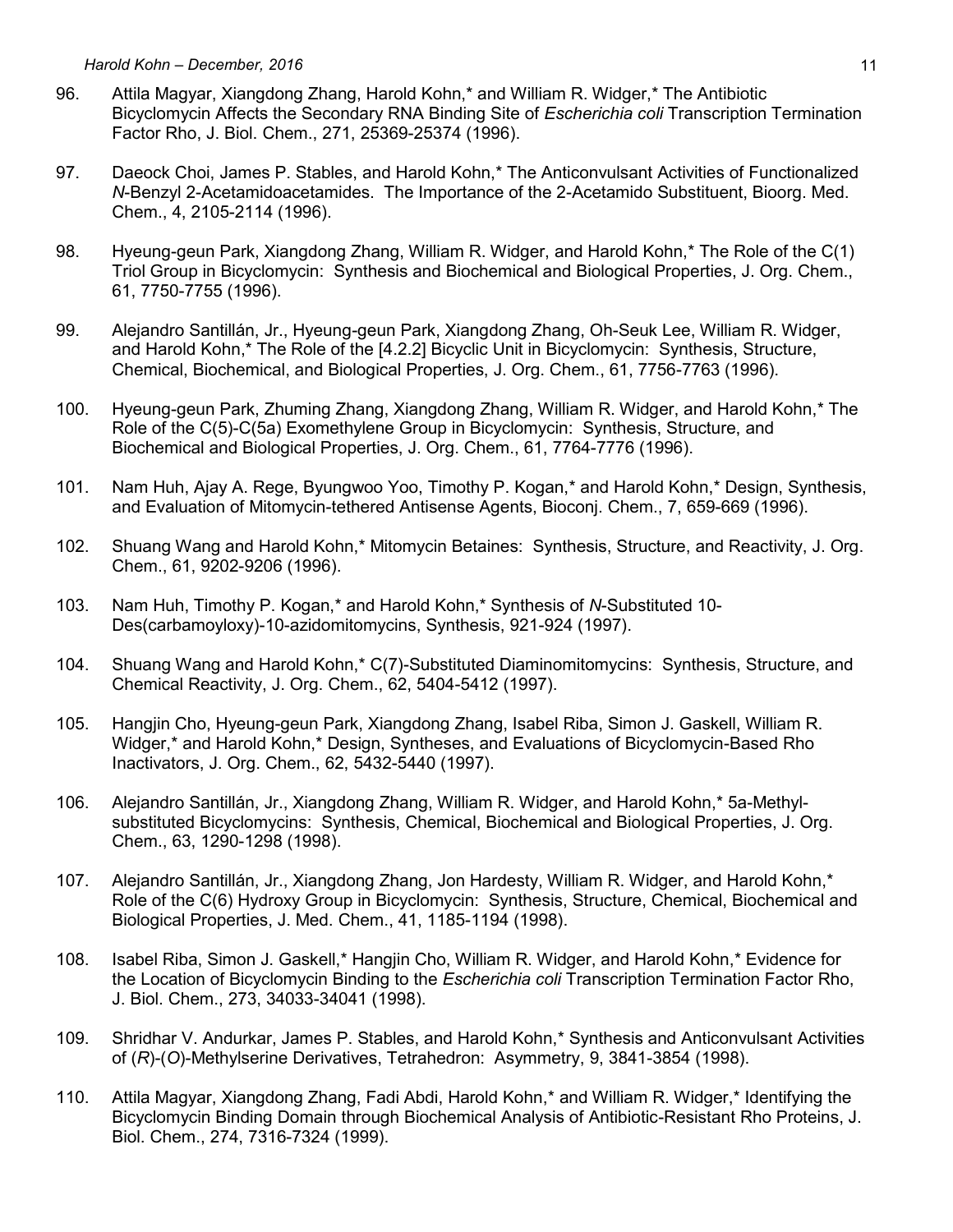- 111. Shridhar V. Andurkar, James P. Stables, and Harold Kohn,\* The Anticonvulsant Activities of *N*  Benzyl 3-Methoxypropionamides, Bioorg. Med. Chem., 7, 2381-2389 (1999).
- 112. Shuang Wang, and Harold Kohn,\* Studies on the Mode of Action of BMS-181174 and KW-2149: The Reactivity of 7-*N*-(Mercaptoethyl)mitomycin C, J. Med. Chem., 42, 788-790 (1999).
- 113. Ven-Shin Li, Matthew Reed, Yi Zheng, Harold Kohn,\* and Moon-shong Tang,\* C5 Cytosine Methylation at CpG Sites Enhances Sequence Selectivity of Mitomycin C-DNA Bonding, Biochemistry, 39, 2612-2618 (2000).
- 114. Chen Wang and Harold Kohn,\* Formation of Aromatic Rings through Enamine Annulation, Organic Letters 2, 1773-1775 (2000).
- 115. Fabien Vincent, William R. Widger,\* Matthew Openshaw, Simon J. Gaskell, and Harold Kohn,\* 5a-Formylbicyclomycin: Studies on the Bicyclomycin-Rho Interaction, Biochemistry, 39, 9067-9076 (2000).
- 116. Fabien Vincent, Matthew Openshaw, Mark Trautwein, Simon J. Gaskell,\* Harold Kohn,\* and William R. Widger,\* Rho Transcription Factor: Symmetry and Binding of Bicyclomycin, Biochemistry, 39, 9077-9083 (2000).
- 117. Ven-Shun Li, Moon-shong Tang,\* and Harold Kohn,\* The Effect of C(5) Cytosine Methylation at CpG Sequences on Mitomycin-DNA Bonding Profiles, Bioorg. Med. Chem., 9, 863-873 (2001).
- 118. Fabien Vincent, Jayasree Srinivansan, Alejandro Santillán, Jr., William R. Widger,\* and Harold Kohn,\* C(5)-C(5a)-Modified Bicyclomycins: Synthesis, Structure, and Biochemical and Biological Properties, J. Org. Chem., 66, 2251-2264 (2001).
- 119. Shridhar V. Andurkar, Cécile Béguin, J. P. Stables, and Harold Kohn,\* Synthesis and Structural Studies of Aza Analogues of Functionalized Amino Acids: New Anticonvulsant Agents, J. Med. Chem., 44, 1475-1478 (2001).
- 120. Younghwa Na and Harold Kohn,\* Quinone-Cyclized Porfiromycins, Heterocycles, 55, 1347-1363 (2001).
- 121. Arnaud LeTiran, James P. Stables, and Harold Kohn,\* Functionalized Amino Acid Anticonvulsants. Synthesis and Pharmacological Evaluation of Conformationally Restricted Analogues, Bioorg. Med. Chem., 9, 2693-2708 (2001).
- 122. Maha Zewail-Foote, Ven-Shun Li, Harold Kohn, David Bearss, Mary Guzman, and Laurence H. Hurley,\* The Pattern of Ecteinascidin 743-DNA Adducts by the UvrABC Nuclease and the Unique Structural Feature of the DNA Adducts Can Be Used to Explain the Repair-Dependent Toxicities of this Antitumor Agent, Chem. and Biol., 8, 1033-1049 (2001).
- 123. Younghwa Na, Ven-Shun Li, Yuka Nakanishi, Kenneth F. Bastow, and Harold Kohn,\* Synthesis, DNA Cross-linking Activity, and Cytotoxicity of Dimeric Mitomycins, J. Med. Chem., 44, 3453-3462 (2001).
- 124. Sang Hyup Lee and Harold Kohn,\* Efficient Synthesis of Medium-sized Cyclic Ether Diamines, J. Org. Chem., 67, 1692-1695 (2002).
- 125. Min Shen, Arnaud LeTiran, Yunde Xiao, Alexander Golbraikh, Harold Kohn,\* and Alexander Tropsha,\* Quantitative Structure-Activity Relationship Analysis of Functionalized Amino Acid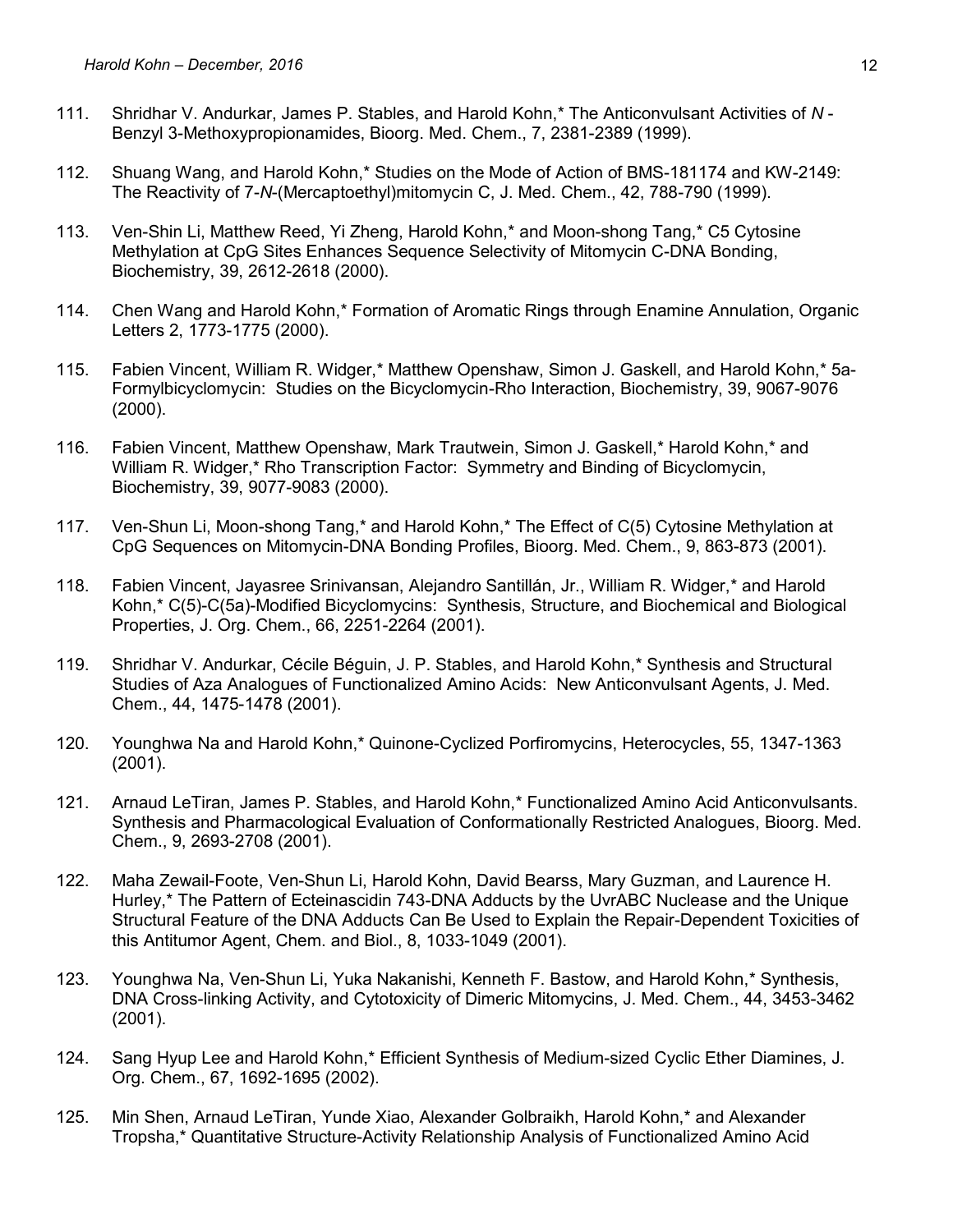Anticonvulsant Agents Using *k* Nearest Neighbor and Simulated Annealing PLS Methods, J. Med. Chem., 45, 2811-2823 (2002).

- 126. Younghwa Na, Shuang Wang, and Harold Kohn,\* 7-*N*-(Mercaptoalkyl)mitomycins: Implications of Cyclization for Drug Function, J. Am. Chem. Soc., 124, 4666-4677 (2002).
- 127. Yi Xu, Harold Kohn, and William R. Widger,\* Mutations in the Rho Transcription Termination Factor That Affect RNA Tracking, J. Biol. Chem., 277, 30023-30030 (2002).
- 128. Arnaud LeTiran, James P. Stables, and Harold Kohn,\* Design and Evaluation of Affinity Labels of Functionalized Amino Acid Anticonvulsants, J. Med. Chem., 45, 4762-4773 (2002).
- 129. Thomas P. Weber, William R. Widger,\* and Harold Kohn,\* The Mg<sup>2+</sup> Requirements for Rho Transcription Termination Factor: Catalysis and Bicyclomycin Inhibition, Biochemistry, 41, 12377- 12383 (2002).
- 130. Sang Hyup Lee and Harold Kohn,\* Phosphine-Assisted Rearrangement of 4,5-Dihydroxy-1,2- Dithianes to 4-Hydroxy-3-Mercaptotetrahydrothiophenes, Heterocycles, 60, 47-56 (2003).
- 131. Myoung Goo Kim, Ulrich Strych, Kurt Krause, Michael Benedik, and Harold Kohn,\* *N*(2)-Substituted D,L-Cycloserine Derivatives: Synthesis and Evaluation as Alanine Racemase Inhibitors, J. Antibiotics, 56, 160-168 (2003).
- 132. Thomas P. Weber, William R. Widger,\* and Harold Kohn,\* Metal Dependency for Transcription Factor Rho Activation, Biochemistry, 42, 1652-1659 (2003).
- 133. Yi Xu, Jerry Johnson, Harold Kohn, and William R. Widger,\* ATP Binding to Rho Transcription Termination Factor: Mutant F355W ATP-induced Fluorescence Quenching Reveals Dynamic ATP Binding, J. Biol. Chem., 278, 13719-13727 (2003).
- 134. Myoung Goo Kim, Erik T. Bodor, Chen Wang, T. Kendall Harden,\* and Harold Kohn,\* C(8) Substituted 1-Azabicyclo[3.3.1]non-3-enes and C(8) Substituted 1-Azabicyclo[3.3.1]nonan-4-ones: Novel Muscarinic Receptor Antagonists, J. Med. Chem., 46, 2216-2226 (2003).
- 135. Andrew P. Brogan, William R. Widger,\* and Harold Kohn,\* Bicyclomycin Fluorescent Probes: Synthesis, Biochemical, Biophysical, and Biological Properties, J. Org. Chem., 68, 5575-5587 (2003).
- 136. Thomas P. Weber, William R. Widger, and Harold Kohn,\* Metal–1,4-Dithio-2,3-dihydroxybutane Chelates: Novel Inhibitors of the Rho Transcription Termination Factor, Biochemistry, 42, 9121- 9126 (2003).
- 137. Cécile Béguin, Shridhar V. Andurkar, Albert Y. Jin, James P. Stables, Donald F. Weaver, and Harold Kohn,\* Functionalized Amido Ketones: New Anticonvulsant Agents, Bioorg. Med. Chem., 11, 4275-4285 (2003).
- 138. Myoung Goo Kim, Ulrich Strych, Kurt Krause, Michael Benedik, and Harold Kohn,\* Evaluation of Amino-Substituted Heterocyclic Derivatives as Alanine Racemase Inhibitors, Med. Chem. Res., 12, 130-138 (2003).
- 139. Edwin Vedejs,\* B.N. Naidu, Artis Klapars, Don L. Warner, Ven-Shun Li, Younghwa Na, and Harold Kohn,\* Synthetic Enantiopure Aziridinomitosenes; Preparation, Reactivity, and DNA Alkylation Studies, J. Am. Chem. Soc., 125, 15796-15806 (2003).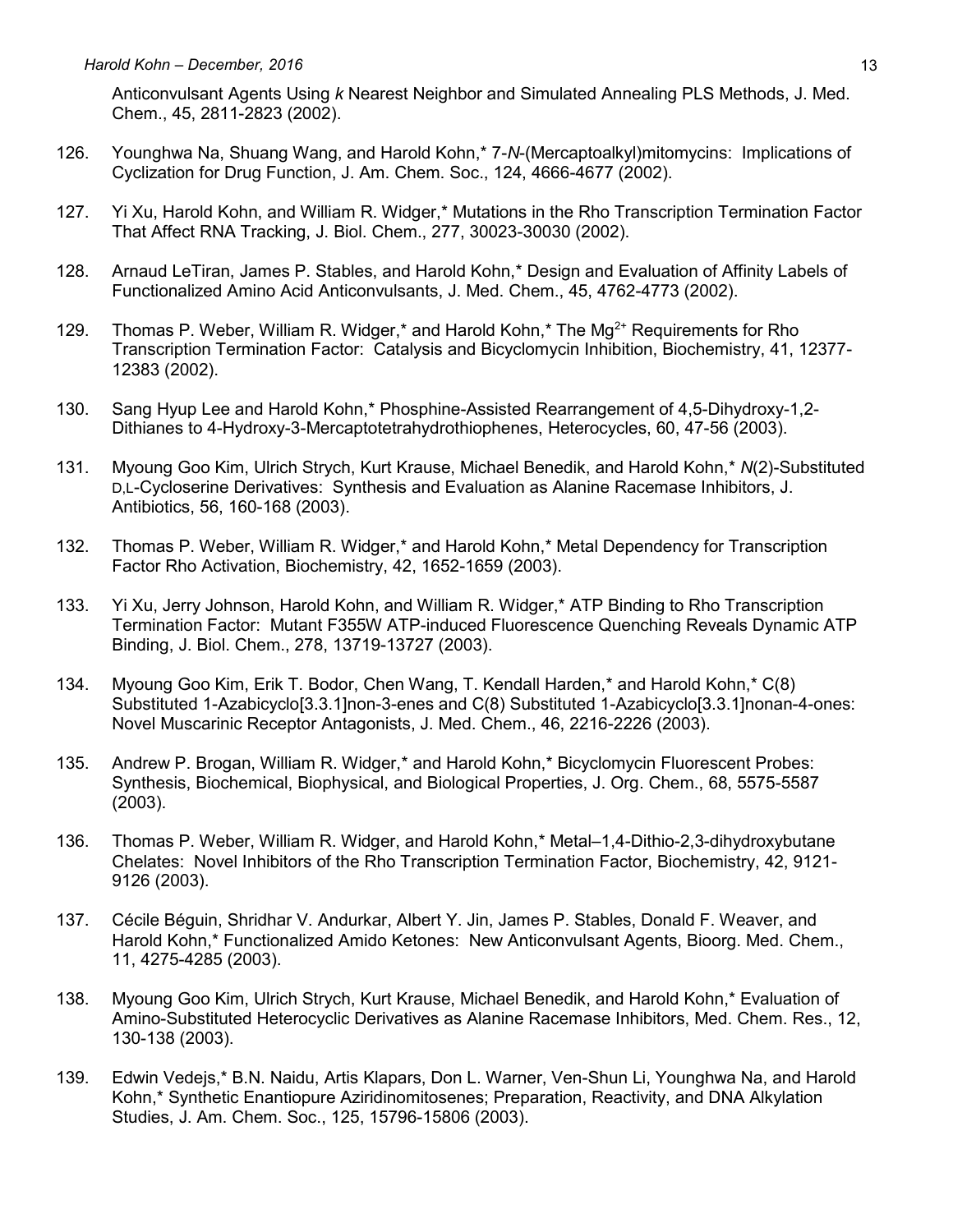- 140. Sang Hyup Lee and Harold Kohn,\* Cyclic Disulfide C(8) Iminoporfiromycin: Nucleophilic Activation of a Porfiromycin, J. Am. Chem. Soc., 126, 4281-4292 (2004).
- 141. Cécile Béguin, Arnaud LeTiran, James P. Stables, and Harold Kohn,\* *N*-Substituted Amino Acid *N'* Benzylamides: Synthesis, Anticonvulsant and Metabolic Activities, Bioorg. Med. Chem., 12, 3079- 3096 (2004).
- 142. Myoung Goo Kim, Erik T. Bodor, T. Kendall Harden,\* and Harold Kohn,\* C(8) Substituted 1- Azabicyclo[3.3.1]non-3-enes: A Novel Scaffold for Muscarinic Receptor Ligands, Bioorg. Med. Chem., 12, 2357-2367 (2004).
- 143. Min Shen, Cécile Béguin, Alexander Golbraikh, James P. Stables, Harold Kohn\* and Alexander Tropsha,\* Application of Predicitive QSAR Models to Database Mining: Rational Discovery of Novel Anticonvulsant Lead Compounds, J. Med. Chem., 47, 2356-2364 (2004).
- 144. Emmanuel Skordalakes, Andrew P. Brogan, Boon Saeng Park, Harold Kohn, and James M. Berger,\* Structural Mechanism of Inhibition of the Rho transcription Termination Factor by the Antibiotic Bicyclomycin, Structure, 13, 99-109 (2005).
- 145. Sang Hyup Lee and Harold Kohn,\* 7-*N*,7'-*N'*-(1'',2''-Dithanyl-3'',6''-dimethylenyl)bismitomycin C: Synthesis and Nucleophilic Activation of a Dimeric Mitomycin, Organic & Biomolecular Chemistry, 3, 471-482 (2005).
- 146. Andrew P. Brogan, William R. Widger,\* Dalila Bensadek, Isabel Riba-Garcia, Simon J. Gaskell\* and Harold Kohn,\* Development of a Technique to Determine Bicyclomycin-Rho Binding and Stoichiometry by Isothermal Titration Calorimetry and Mass Spectrometry, J. Am. Chem. Soc. 127, 2741-2751 (2005).
- 147. Sang Hyup Lee, Robert L. Brodnick, Gary L. Glish, and Harold Kohn,\* 3,8,11,16- Tetrakis(aminomethyl)-1,2,9,10-tetrathiacyclohexadecane Tetra-trifluoroacetic Acid: Synthetic Precursor to a Novel Thio-Substituted Diamine, Tetrahedron, 61, 1749-1754 (2005).
- 148. Andrew P. Brogan, Jacob Verghese, William R. Widger\*, and Harold Kohn,\* Bismuth-dithiol Inhibition of the *Escherichia coli* Rho Transcription Termination Factor, J. Inorg. Biochem., 99, 841- 851 (2005).
- 149. Pierre LeMagueres, Hookang Im, Jerry Ebalunode, Ulrich Strych, Michael Benedik, James Briggs, Harold Kohn and Kurt L. Krause,\* The 1.9 A Crystal Structure of Alanine Racemase from *Mycobacterium tuberculosis* Contains a Conserved Passageway into the Active Sites, Biochemistry, 44, 1471-1481 (2005).
- 150. Harold Kohn\* and William Widger\*, The Molecular Basis for the Mode of Action of Bicyclomycin, Current Drug Targets: Infect. Disord. 5, 273-295 (2005).
- 151. Albert Y. Jin, Harold Kohn, Cécile Béguin, Shridhar V. Andurkar, James P. Stables, and Donald F. Weaver,\* A Quantitative Structure-Activity Relationship Study for *α*-Substituted Acetamido-*N*-Benzylacetamide Derivatives: A Novel Anticonvulsant Drug Class, Can. J. Chem., 83, 37-45 (2005).
- 152. Gary E. Duncan\* and Harold Kohn, The Novel Antiepileptic Drug Lacosamide Blocks Behavioral and Brain Metabolic Manifestations of Seizure Activity in the 6 Hz Psychomotor Seizure Model, Epilepsy Res. 67, 81-87 (2005).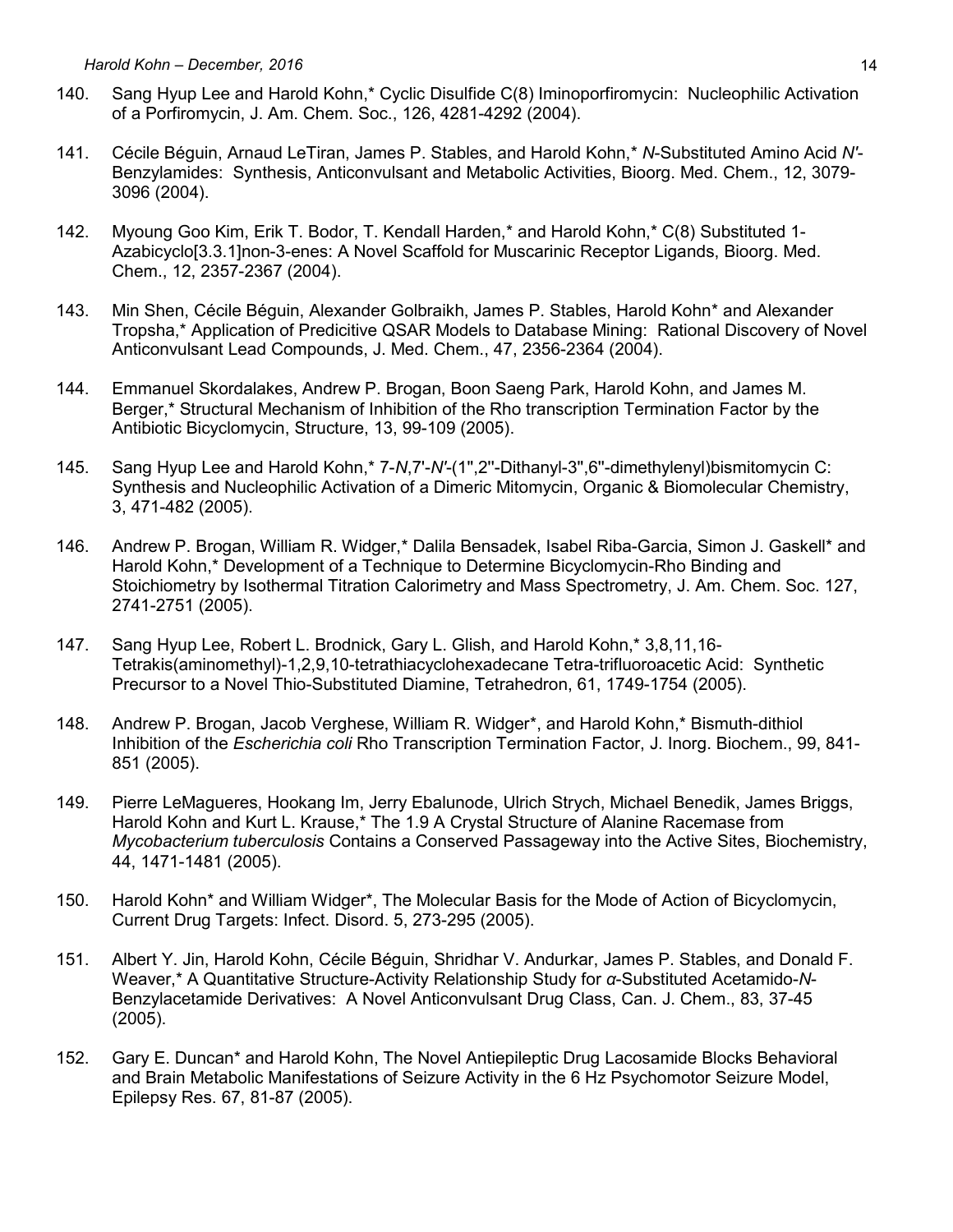- 153. Boon Sang Park, William R. Widger, and Harold Kohn,\* Fluorine-substituted Dihydrobicyclomycins: Synthesis, Biochemical and Biological Properties, Bioorg. Med. Chem. 14, 41-61 (2006).
- 154. Shuxing Zhang, Alexander Golbraikh, Scott Oloff, Harold Kohn, and Alexander Tropsha,\* A Novel Automated Lazy Learning QSAR (ALL-QSAR) Approach: Method Development, Applications, and Virtual Screening of Channel Databases Using Validated ALL-QSAR Models, J. Chem. Inf. Model. 46, 1984-1995 (2006).
- 155. Thomas Stoehr,\* Harvey J. Kupferberg, James P. Stables, Daeock Choi, Robert H. Harris, Harold Kohn, Nancy Walton, and H. Steve White, A Novel Anti-convulsant Drug, Shows Efficacy with a Wide Safety Margin in Rodent Models for Epilepsy, Epil. Res., 74, 147-154 (2007).
- 156. Pierre Morieux, James P. Stables, and Harold Kohn,\* Synthesis and Anticonvulsant Activities of N-Benzyl (2R)-2-Acetamido-3-oxysubstituted Propionamide Derivatives, Bioorg. Med. Chem., 16, 8968-8975 (2008). [PMID: 18789868]
- 157. Christophe Salome, and Harold Kohn,\* Triphenylphosphine Dibromide: A Simple One-pot Esterification Reagent, Tetrahedron, 456-460 (2009). [NIHMSID 89434]
- 158. Sang-Hyup Lee\* and Harold Kohn,\* Nucleophilic Activation of a Tetra-substituted Mitomycin Cyclic Bis-disulfide, Chem. Pharm. Bull., 57, 149-156 (2009).
- 159. Ki Duk Park, Rihe Liu,\* and Harold Kohn,\* Acylhydrazone-based Cleavable Linkers: Useful Tools for (Bio)molecule Isolation, Detection, and Identification, Chem. & Biol., 16, 763-772 (2009).
- 160. Ki Duk Park, Pierre Morieux, Christophe Salome, Steven W. Cotten, Onrapak Reamtong, Claire Eyers, Simon J. Gaskell, James P. Stables, Rihe Liu,\* and Harold Kohn,\* Lacosamide Isothiocyanate-based Agents: Novel Agents to Target and Identify Lacosamide Receptors, J. Med. Chem., 52, 6897-6911 (2009). [PMCID PMC2783890; NIHMSID 150620]
- 161. Christophe Salome, Elise Salome-Grosjean, Ki Duk Park, Pierre Morieux, Robert Swendiman, Erica DeMarco, James P. Stables, and Harold Kohn,\* Synthesis and Anticonvulsant Activities of *N*-(4'- Substituted)benzyl (*R*)-2-Acetamido-3-methoxypropionamides, J. Med. Chem. 53, 1288-1305 (2010). [PMID 20041718; PMCID 2818974]
- 162. Ki Duk Park, James P. Stables, Rihe Liu,\* and Harold Kohn,\* Proteomic Searches Comparing Two (*R*)-Lacosamide Affinity Baits: An Electrophilic Arylisothiocyanate and a Photoactivated Arylazide Group, Org. Biomol. Chem. 8, 2803-2813 (2010).
- 163. Christophe Salome, Elise Salome-Grosjean, James P. Stables, and Harold Kohn,\* Merging the Structural Motifs of Functionalized Amino Acids and α-Aminoamides: Compounds with Significant Anticonvulsant Activities, J. Med. Chem., 53, 3756-3771 (2010) [PMCID: PMC2867451].
- 164. Pierre Morieux, Christophe Salome, Ki Duk Park, James P. Stables, and Harold Kohn,\* The Structure-Activity Relationship of the 3-Oxy Site in the Anticonvulsant N-Benzyl (2R)-2-Acetamido-3-methoxypropionamide, J. Med. Chem., 53, 5716-5726 (2010). [PMCID: PMC2917984].
- 165. Yuying Wang, Ki Duk Park, Christophe Salome, Sarah M. Wilson, James P. Stables, Rihe Liu, Rajesh Khanna,\* and Harold Kohn,\* Development and Characterization of Novel Derivatives of the Antiepileptic Drug Lacosamide That Exhibit Far Greater Enhancement in Slow Inactivation of Voltage-gated Sodium Channels. ACS Chem. Neurosci. 2, 90-106 (2011) [PMCID: PMC3082957].
- 166. Yuying Wang, Sarah M. Wilson, Joel M. Brittain, Matthew S. Ripsch, Christophe Salomé, Ki Duk Park, Fletcher A. White, J.P. Stables, Rajesh Khanna,\* and Harold Kohn,<sup>\*</sup> Merging Structural Motifs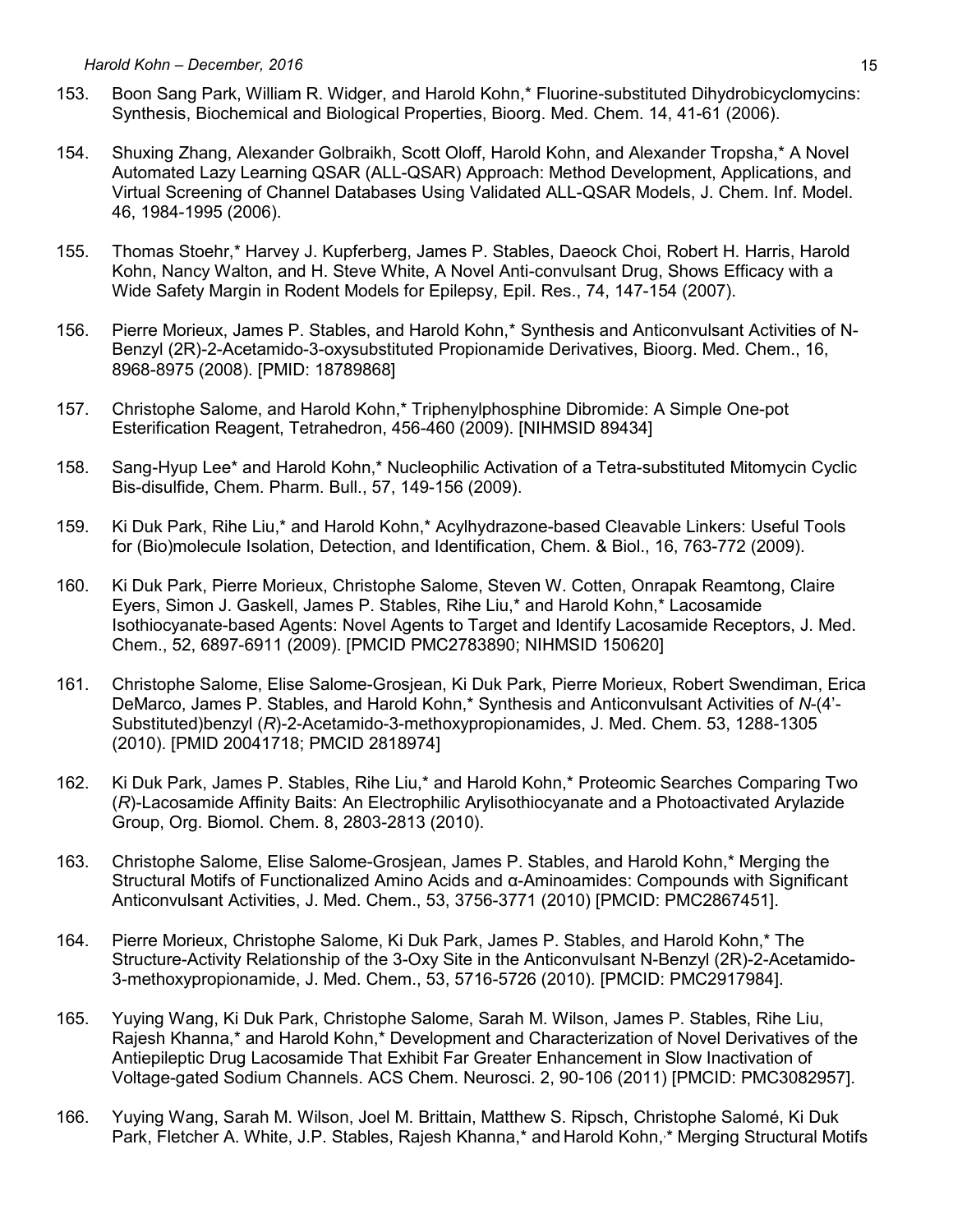of Functionalized Amino Acids and α-Aminoamides Results in Novel Anticonvulsant Compounds with Significant Effects on Slow and Fast Inactivation of Voltage-gated Sodium Channels and in the Treatment of Neuropathic Pain. ACS Chem. Neurosci. 2, 317 – 332 (2011). [PMCID: PMC3134314].

- 167. Ki Duk Park, Dong Wook Kim, Onrapak Reamtong, Claire Eyers, Simon J. Gaskell,<sup>2</sup> Rihe Liu<sup>\*</sup> and Harold Kohn, \* Identification of a Lacosamide Binding Protein Using an Affinity Bait and Chemical Reporter Strategy: 14-3-3 ζ. J. Am. Chem. Soc. 133, 11320-11330 (2011). [PMCID: PMC3148493].
- 168. Amber King, Christophe Salomé, Jason Dinsmore, Elise Salomé-Grosjean, Marc De Ryck, Rafal Kaminski, Anne Valade, James P. Stables, and Harold Kohn,\* Primary Amino Acid Derivatives: Compounds with Anticonvulsant and Neuropathic Pain Protection Activities. J. Med. Chem. 54, 4815-4830 (2011).
- 169. Amber King, Christophe Salomé, Elise Salomé-Grosjean, Marc De Ryck, Rafal Kaminski, Anne Valade, James P. Stables, and Harold Kohn,\* Primary Amino Acid Derivatives: Substitution of the 4'-*N*-Benzylamide Site in (*R*)-*N'*-Benzyl 2-Amino-3-methylbutanamide and (*R*)-*N'*-Benzyl 2-Amino-3,3-dimethylbutanamide, and (*R*)-*N'*-Benzyl 2-Amino-3-methoxypropionamide Provides Potent Anticonvulsants with Pain Attenuating Properties. J. Med. Chem. 54, 6417-6431 (2011).
- 170. Amber King, Marc De Ryck, Rafal Kaminski, Anne Valade, James P. Stables, and Harold Kohn,\* Defining the Structural Parameters That Confer Anticonvulsant Activity by the Site-by-Site Modification of (*R*)-*N'*-Benzyl 2-Amino-3-methylbutanamide. J. Med. Chem. 54, 6432-6442 (2011). [PMCID: PMC3188959].
- 171. Pranjal K. Baruah, Jason Dinsmore, Amber M. King, Christophe Salome, Marc De Ryck, Rafal Kaminski, Laurent Provins, Harold Kohn,\* Synthesis, Anticonvulsant Activity, and Neuropathic Painattenuating of *N*-Benzyl 2-Amino-2-(hetero)aromatic Acetamides. Bioorg. Med. Chem. 20, 3551- 3564 (2012).
- 172. Amber King, Xiao-Fang Yang, Yuying Wang, Cindy Barbosa, Erik T. Dustrude, Michael R. Due, Andrew D. Piekarz, Sarah M. Wilson, Fletcher A. White, Christophe Salomé, Theodore R. Cummins, Rajesh Khanna,\* and Harold Kohn,\* Identification of the Benzyoxyphenyl Pharmacophore : A Structural Unit That Promotes Sodium Channel Slow Inactivation. ACS Chem. Neurosci., 3, 1037-1049 (2012).
- 173. Ki Duk Park, Xiao-Fang Yang, Hyosung Lee, Erik Dustrude, Yuying Wang, Rajesh Khanna,\* and Harold Kohn,\* Discovery of Lacosamide Affinity Bait Agents That Exhibit Potent Voltage-Gated Sodium Channel Blocking Properties, ACS Chem. Neurosci., 4, 463-474 (2013).
- 174. Hyosung Lee, Ki Duk Park, Xiao-Fang Yang, Erik T. Dustrude, Rajesh Khanna, and Harold Kohn,\* (Biphenyl-4-yl)methylammonium Chlorides: Potent Anticonvulsants That Modulate Na<sup>+</sup> Currents, J. Med. Chem. 56, 5931-5939 (2013). [PMID: PMC3842382]
- 175. Hyosung Lee, Alexander S. Gold, Xiao-Fang Yang, Rajesh Khanna, and Harold Kohn,\* Benzyloxybenzylammonium Chlorides: Simple Amine Salts That Display Anticonvulsant Activity. Bioorg. Med. Chem. 21, 7655-7661 (2013).
- 176. Harold Kohn,\* Helping Junior Faculty Members to Succeed: An Analysis and Perspective of the Bill and Karen Campbell Mentoring Program at the University of North Carolina Eshelman School of Pharmacy, Am. J. Pharm. Educ. 78, Article 29 (2014).
- 177. Hyosung Lee, Ki Duk Park, Robert Torregrosa, Xiao-Fang Yang, Erik T. Dustrude, Yuying Wang, Sarah M. Wilson, Cindy Barbosa, Yucheng Xiao, Theodore R. Cummins, Rajesh Khanna\* and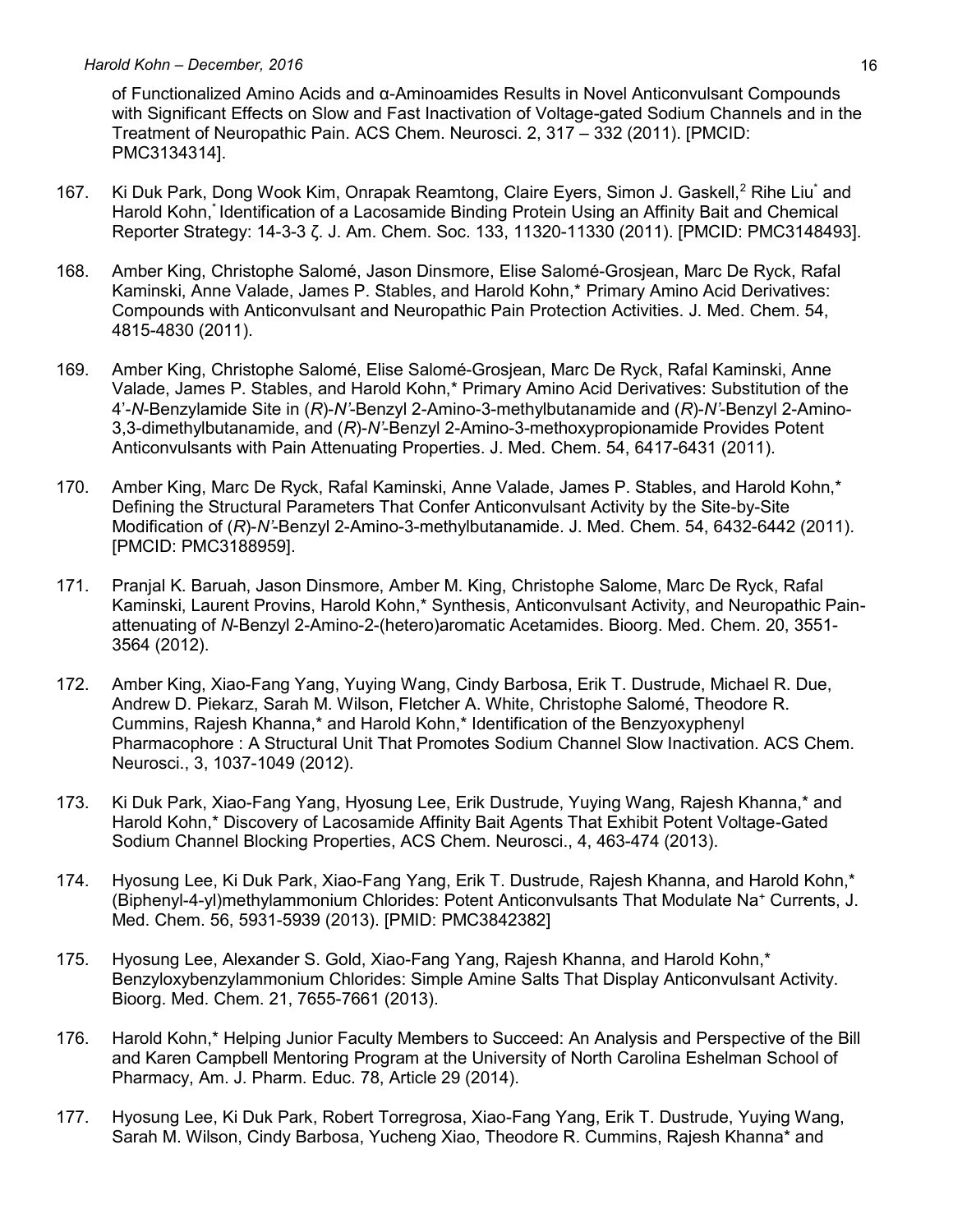Harold Kohn,\* Substituted *N*-(Biphenyl-4'-yl)methyl (*R*)-2-Acetamido-3-methoxypropionamides: Potent Anticonvulsants That Affect Frequency (Use)-Dependence and Slow Inactivation of Sodium Channels. J. Med. Chem., 57, 6165-6182 (2014).

- 178. Ki Duk Park, Xiao-Fang Yang, Erik T. Dustrude, Yuying Wang, Sarah M. Wilson, Matthew S. Ripsch, Fletcher A. White, Rajesh Khanna,\* and Harold Kohn,\* Chimeric Agents from Functionalized Amino Acids and α-Aminoamides: Compounds with Inhibitory Actions on Voltagegated Sodium Channels, and Antiseizure and Anti-nociception Activities. ACS Chem. Neurosci., 6, 316-330 (2015).
- 179. Robert Torregrosa, Xiao-Fang Yang, Erik T. Dustrude, Theodore R. Cummins, Rajesh Khanna,\* and Harold Kohn,<sup>\*</sup> Chimeric Derivatives of Functionalized Amino Acids and α-Aminoamides: Compounds with Anticonvulsant Activity in Seizure Models and Inhibitory Actions on Central, Peripheral, and Cardiac Isoforms of Voltage-gated Sodium Channels. Bioorg. Med. Chem., 23, 3655-3666 (2015).
- 180. Harold Kohn,\* H. Steve White: A Champion for Contemporary Epilepsy Research. Neurochem. Res., in press.

#### **Patents**

#### *A. United States*

- 1. Harold Kohn and Darrell Watson, *Amino Acid Anticonvulsants*, United States Patent 5,378,729 (issued Jan. 3, 1995).
- 2. Harold Kohn and Darrell Watson, *Amino Acid Derivative Anticonvulsant*, U. S. Patent 5,654,301 (issued Aug. 5, 1997).
- 3. (a) Harold Kohn, *Anticonvulsant Enantiomeric Amino Acid Derivatives*, United States Patent, 5,773,475 (issued June 30, 1998), (b) Harold Kohn, *Anticonvulsant Enantiomeric Amino Acid Derivatives,* United States Patent RE 38,551 (issued July 6, 2004).
- 4. Harold Kohn, Nam Huh, Timothy P. Kogan, and Ajay A. Rege, *Mitomycin Oligonucleotide Conjugates*, United States Patent 5,776,907 (issued July 7, 1998).
- 5. Harold Kohn, *Propionamide Anticonvulsants*, United States Patent 5,880,158 (issued March 9, 1999).
- 6. Harold Kohn and Shridhar V. Andurkar, *Anticonvulsant Enantiomeric Amino Acid Derivatives*, United States Patent 6,048,899 (issued April 11, 2000).
- 7. Harold Kohn, T. Kendall Harden, Myoung Goo Kim, and Erik Boder, *Aza-Bridged Bicyclic Amine Derivatives for Use as Novel Cholinergic Receptor Ligands*, United States Patent 6,875,774 (issued April 5, 2005).
- 8. Harold L. Kohn, Myoung Goo Kim, Kurt L. Krause, James M. Briggs, Michael Benedik, and Ulrich Strych, *Compositions Having Antimycrobial Activity Including a Hydroxamate or a Hydroxamate and a Hydroxylamine*, United States Patent 7,662,856 (issued February 16, 2010).
- 9. Harold L. Kohn, Christophe Salome, and Elise Salome-Grosjean*, N-Benzylamide Substituted Derivatives of 2-(Acylamido)acetic Acid and 2-(Acylamido)propionic Acids:*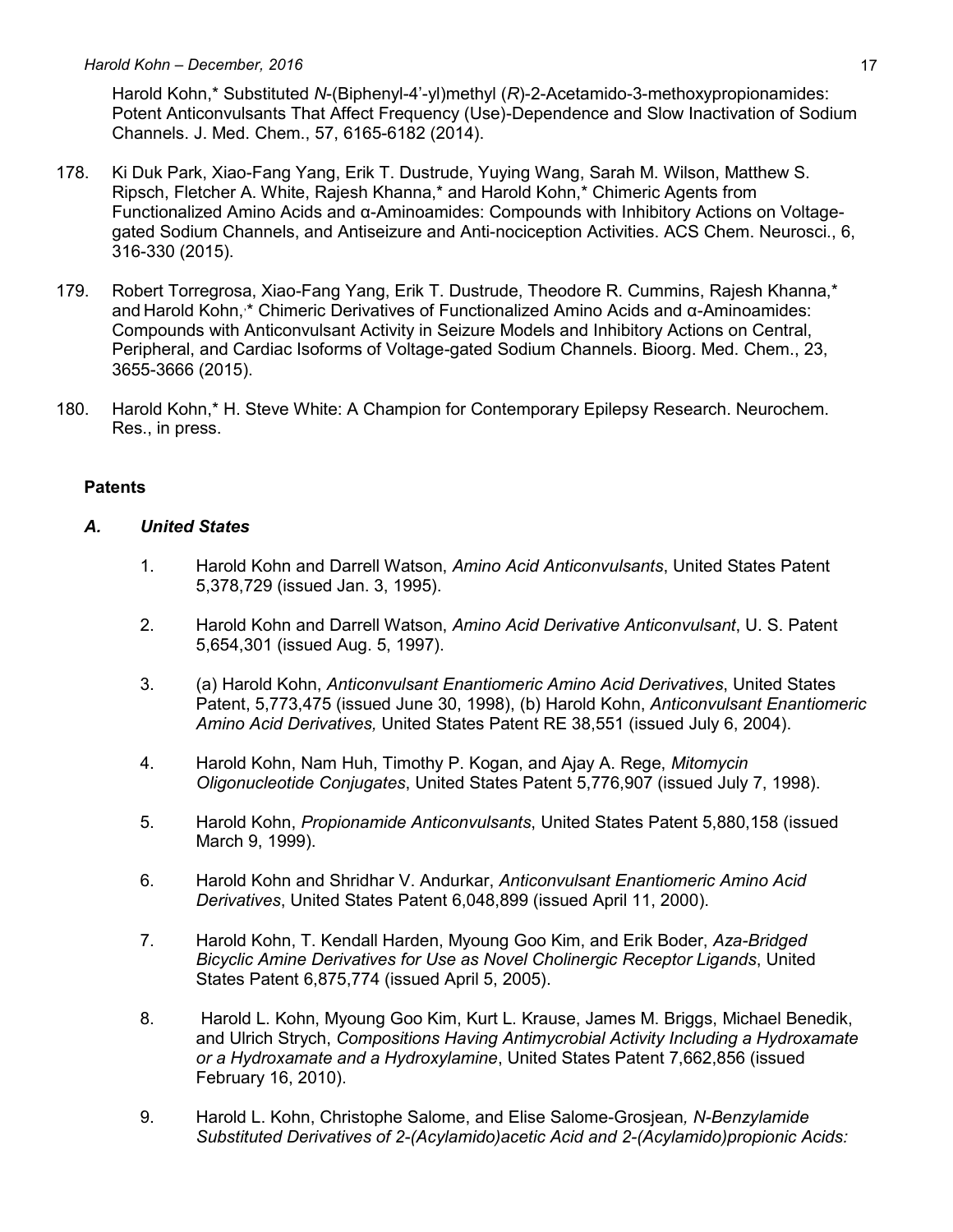*Potent Neurological Agents*, United States Patent 8,829,033B2 (issued September 9, 2014).

10. Harold L. Kohn, Christophe Salome, Ki Duk Park; Elise Salome-Grosjean, *N-Benzylamide Substituted Derivatives of 2-(Acylamido)acetic Acid and 2- (Acylamido)propionic Acids: Potent Neurological Agents*, United States Patent 8,933,065 B2 (issued January 13, 2015).

### *B. European Patents*

- 1. Harold Kohn and Darrell Watson, *Amino Acid Derivative Anticonvulsant*, European Patent, EP 0 400 440 (January 31, 2002); filed in Belgium, Denmark, France, Germany, Great Britain, Italy, Netherlands, Spain, Sweden, Switzerland.
- 2. Harold Kohn and Darrell Watson, *Amino Acid Derivatives and Use Thereof of the Preparation of an Anticonvulsant*, European Patent 0 194 464 (April 3, 1991).
- 3. Harold Kohn and Darrell Watson, *Anticonvulsant Composition Containing Amino Acid Derivative and Use of Said Amino Acid Derivative*, European Patent 0 263 506 (August 4, 1993); filed in Austria, Belgium, France, Germany, Great Britain, Italy, Luxembourg, Netherlands, Spain, Switzerland.
- 4. Harold Kohn and Darrell Watson, *Amino Acid Derivative Anticonvulsant*, European Patent EP 0 592 490 (January 7, 1998); filed in France, Germany, Great Britain, Italy.
- 5. Harold Kohn, *Anticonvulsant Enantiomeric Amino Acid Derivatives*, European Patent EP 0 888 289 (June 13, 2001); filed in Austria, Belgium, Denmark, Finland, France, Germany, Great Britain, Ireland, Italy, Netherlands, Portugal, Spain, Sweden, Switzerland.
- 6. Harold Kohn, *Anticonvulsant Enantiomeric Amino Acid Derivatives*, European Patent EP 1 038 522 (June 2, 2004); filed in Austria, Belgium, Demark, Finland, France, Germany, Great Britain, Ireland, Italy, Netherlands, Portugal, Spain, Sweden, Switzerland.

## *C. Additional International Patents (selected)*

- 1. Harold Kohn, *Amino Acid Anticonvulsants*, Australia Patent 718577 (July 27, 2000)
- 2. Harold Kohn and Darrell Watson, *Amino Acid Derivative Anticonvulsant*, Canadian Patent 1,340,902 (February 22, 2000).
- 3. Harold Kohn and Darrell Watson, *Amino Acid Derivative Anticonvulsant*, Canadian Patent 1,340,904 (February 22, 2000).
- 4. Harold Kohn and Darrell Watson, *Amino Acid Derivative Anticonvulsant*, Canadian Patent 2 017 217 (February 19, 2002).
- 5. Harold Kohn, Amino *Acid Derivative Anticonvulsant*, Canadian Patent 2 110 693 (May 29, 2003.
- 6. Harold Kohn, *Anticonvulsant Enantiomeric Amino Acids*, Canadian Patent 2 248 317 (December 12, 2003).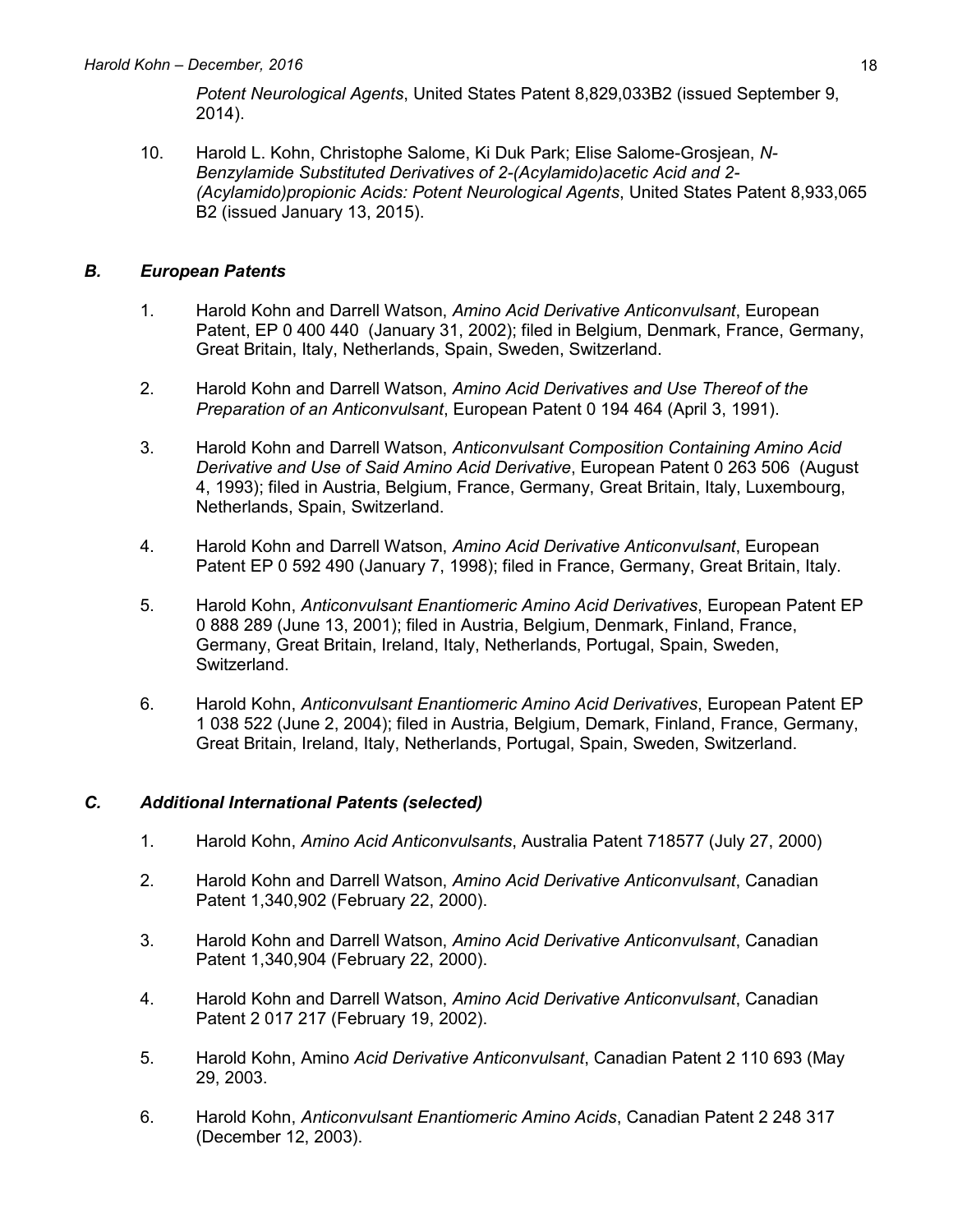- 7. Harold Kohn, *Amino Acid Anticonvulsants*, Denmark Patent 174 686 (September 8, 2003).
- 8. Harold Kohn, *Amino Acid Anticonvulsants*, Greece Patent 87.1549 (February 12, 1988).
- 9. Harold Kohn, *Amino Acid Anticonvulsants*, Ireland Patent 61437 (October 26, 1994).
- 10. Harold Kohn, *Amino Acid Derivatives and Use Thereof for the Preparation of an Anticonvulsant*, Ireland Patent 41186 (September 22, 1993).
- 11. Harold Kohn, *Amino Acid Derivative Anticonvulsants*, Ireland Patent 84051 (October 15, 2005).
- 12. Harold Kohn, Japan Patent 1972065 (September 27, 1995).
- 13. Harold Kohn, *Amino Acid Anticonvulsants*, Japan Patent 2580196 (November 21, 1996).
- 14. Harold Kohn*, Amino Acid Anticonvulsants*, Japan Patent 3145414 (January 5, 2001).
- 15. Harold Kohn, *Amino Acid Anticonvulsants*, Japan Patent 3330374 (July 19, 2002).
- 16. Harold Kohn, *Amino Acid Derivative Anticonvulsant*, New Zealand Patent 222045 (April 23, 1990).
- 17. Harold Kohn, *Amino Acid Derivative Anticonvulsant*, New Zealand patent 215188 (July 3, 1990).
- 18. Harold Kohn, *Amino Acid Derivative Anticonvulsant*, New Zealand Patent 233728 (September 16, 1993).
- 19. Harold Kohn, *Process for the Preparation of Anticonvulsants and the Derivatives of Amino Acids*, Portugal Patent 85869 (January 17, 1990).
- 20. Harold Kohn, *Process for the Preparation of Anticonvulsant Agents and the Base of Derivatives of Amino Acids*, Portugal Patent 94103 (October 14, 1996).
- 21. Harold Kohn, *Amino Acid Anticonvulsants*, Spain Patent 552348 (July 16, 1987).
- 22. Harold Kohn, *Amino Acid Anticonvulsants*, Spain Patent 2005042 (February 16, 1989).

#### **Research Students**

#### *Doctoral Students*

Dr. Mary Bean

Thesis: "Mechanistic and Synthetic Studies of the Reaction of Mitomycin C with Ambident Nucleophiles" Ph.D. granted: May 1983

Current Position: Instructional Professor, University of Houston

Dr. Patrick Bardel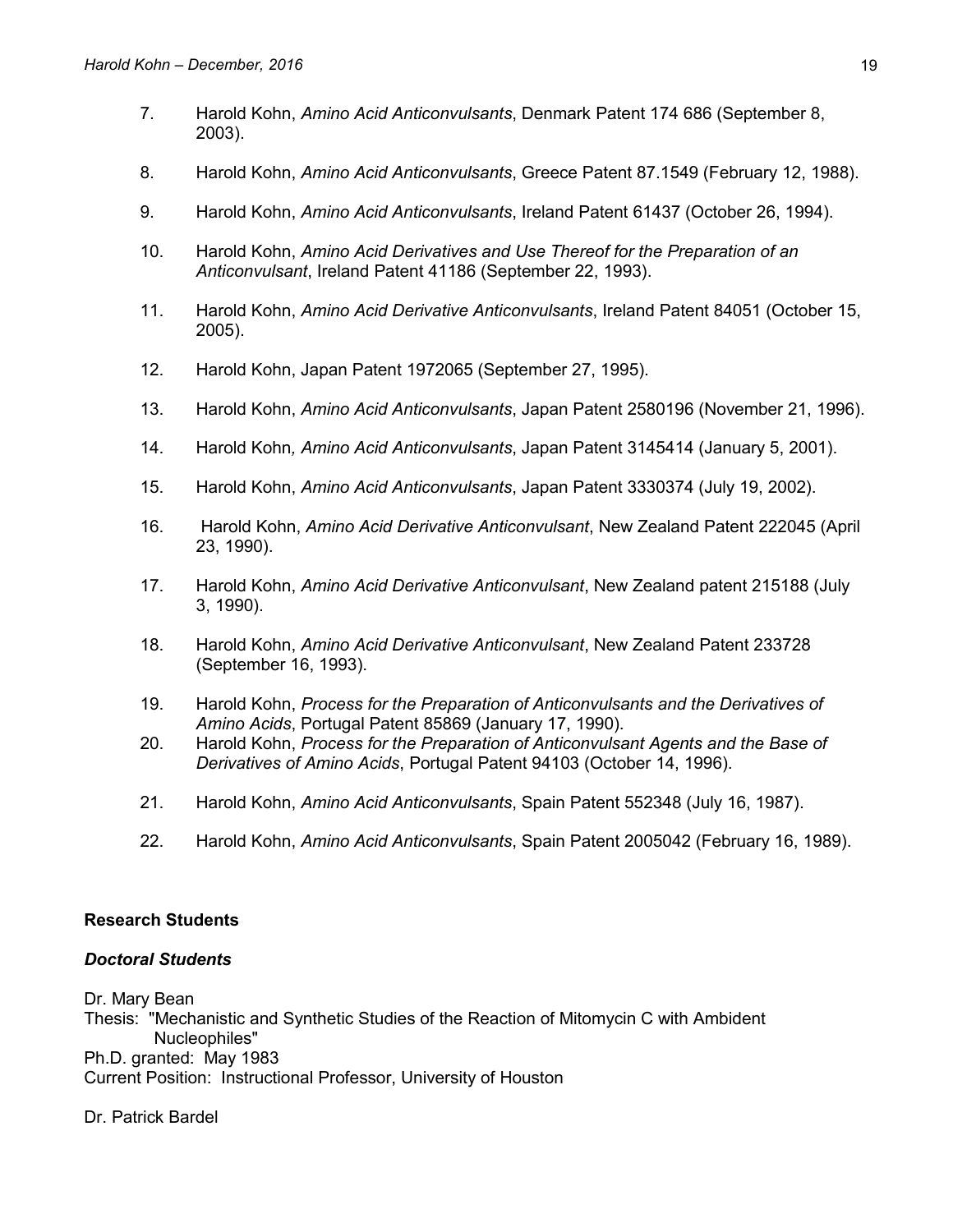- *Harold Kohn – December, 2016* 20 Thesis: "Synthesis of Functionalized Amino Acids and Studies on their Mode of Action for the Control of Convulsive Disorders" Ph.D. granted: February, 1994. Postdoctoral Training: Dr. T. William Hutchens, University of California at Davis. Current Position: Research Scientist, Rhône–Poulenc Agrochimie (France) Dr. Cécile Béguin Thesis: "Synthesis and Mechanistic Evaluation of Analogues of Functionalized Amino Acids: An Emerging Class of Neuroprotective Agents: Ph.D. granted: December, 2002 Postdoctoral Training: Dr. B. Cohen (Harvard School of Medicine) Previous Position: Assistant Professor, Harvard Medical School (McLean Hospital) Dr. Andrew P. Brogan Thesis: "Novel Inhibitors of the Transcription Termination Factor Rho and Mechanistic Studies of Rho Function" PhD. Granted: August, 2004 Postdoctoral Training: Postdoctoral Fellow with Professor Kim Janda (Scripps Institute) Current Position: Health analyst, Research Triangle Institute (North Carolina) Dr. Daeock Choi Thesis: "Synthesis, Chemistry, and Biological Evaluation of Medicinally Relevant Compounds" Ph.D. granted: September 1995 Postdoctoral Training: Postdoctoral Fellow with Dr. Randall E. Millikan, M.D. Anderson Cancer Center (Houston, TX) Current Position: Professor, Department of Chemistry, Sunchon National University (Korea) Dr. Judith Conley Thesis: "Functionalized Amino Acid Derivatives. Potent New Agents for the Treatment of Epilepsy: Synthesis, and Spectroscopic and Pharmacological Properties" Ph.D. granted: December 1985 Previous Position: Research Scientist, Nalco Co. (Houston, TX) Dr. Pana Charumilind Thesis: "Selected Chemistry of Sulfur-Containing Compounds: Thiones, β-Thiolactones, and Carboxylic-Sulfinic Acid Anhydrides" Ph.D. granted: September 1979 Postdoctoral Training: Dr. L. Paquette (Ohio State University) Current Position: Team Leader, Monsanto Chemical Co. (St. Louis, MO) Dr. Sergio Cortes Thesis: "3-Substituted Hydantoins: Syntheses, Structure, Chemical Reactivity and Pharmacological Properties" Ph.D. granted: September 1982. Postdoctoral Training: Professor D. Sherry (University of Texas at Dallas). Current Position: Senior Lecturer, University of Texas at Dallas Dr. Melanie Cravey Lesko Thesis: "Model Studies on the Mechanism of Biotin Dependent Carboxylations. Site of Protonation versus CO2-Transfer" Ph.D. granted: November 1977
- Current Position: Senior Lecturer, Texas A&M University at Galveston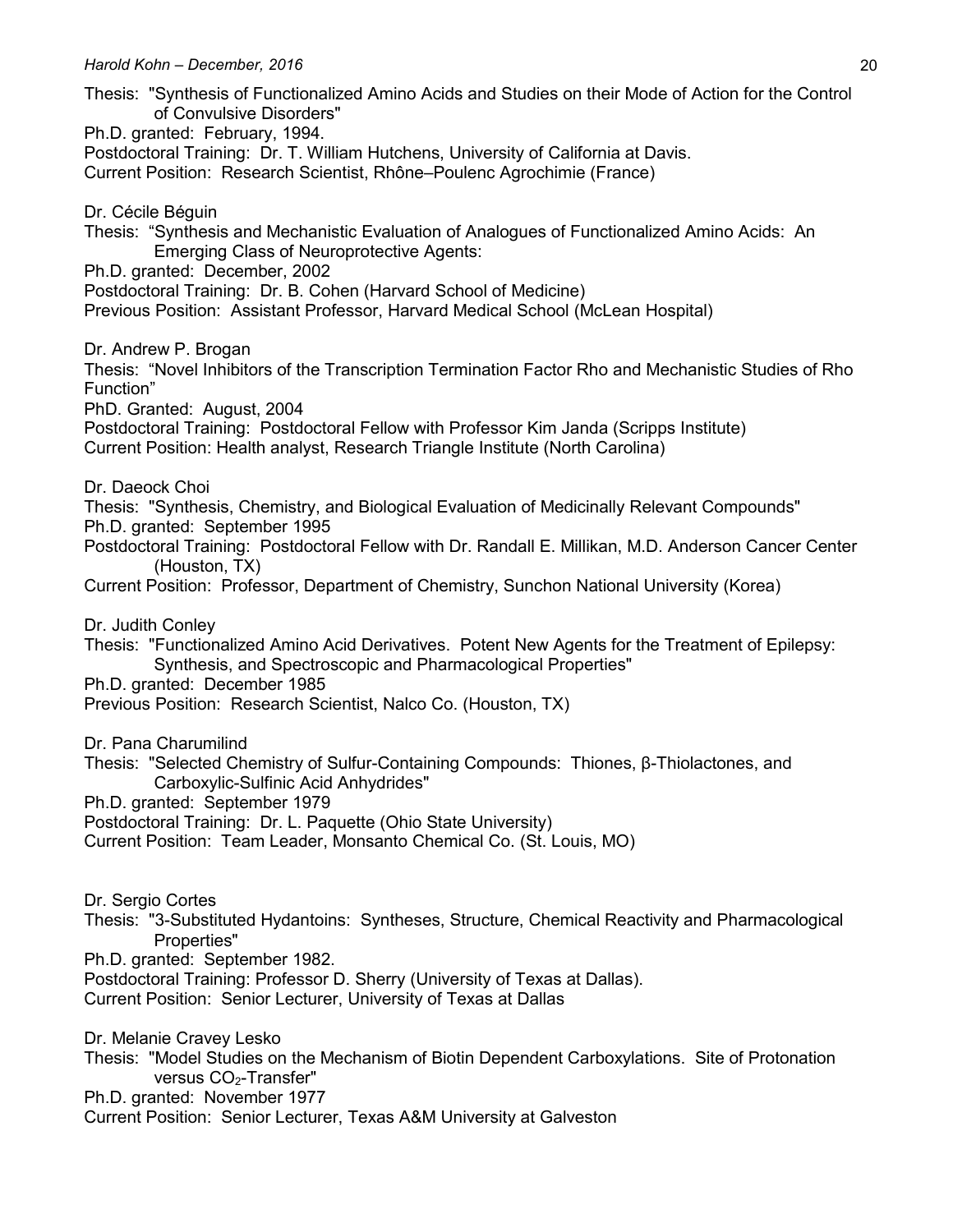Dr. Harry Flaster (deceased, 2007)

Thesis: "Selective Probes into the Mechanism of Biotin Action: The Selection, Syntheses, and Spectral Properties of the S-Methylated Derivatives of Thiobiotin and Other Biotin Analogs"

Ph. D. granted: January 1983.

Last Position: MD, FCCP, Sansum, Santa Barbara Medical Foundation Clinic

Dr. Insook Han

Thesis: "Studies on the Mode of Action of Mitomycin C"

Ph.D. granted: August 1991.

Postdoctoral Training: Postdoctoral Fellow with Dr. Perez-Solar (M.D. Anderson Cancer Center, Houston, TX)

Current Position: Assistant Professor, Institute for Medical Science, Keimyung University (Korea)

Dr. Yong Pyo Hong

Thesis: "Studies on the Use of  $Cr(CIO<sub>4</sub>)<sub>2</sub>$  for the Reductive Activation of Mitomycin C" Ph.D. granted: May 1991.

Postdoctoral Training: Dr. K. C. Nicolaou (University of California-San Diego)

Current Position: Professor, Department of Chemistry, Andong National University, Andong, Korea

Dr. Sang-Hun Jung

Thesis: "New Methods for the Preparation of Vicinal Diamines and Monoamines from Olefins and Cyanamide"

Ph.D. granted: January 1984

Postdoctoral Training: Dr. T. Cohen (University of Pittsburgh).

Current Position: Professor, College of Pharmacy, Chungnam University (Korea)

Dr. Amber King

Thesis: "Synthesis and Pharmacological Evaluation of Primary Amino Acid Derivatives (PAADs): Novel Neurological Agents for the Treatment of Epilepsy and Neuropathic Pain" Ph.D. granted: December, 2010

Postdoctoral Training: Dr. Kenner Rice, Chemical Biology, National Institute of Drug Abuse, Bethesda, MD

Current Position: Medical Writer I, GSK (RTP, NC)

Dr. Sang Hyup Lee

Thesis: "Synthesis and Mechanistic Studies of Novel Mitomycins"

Ph.D. granted: May 2003

Postdoctoral Training: Dr. K.C. Nicolaou (Scripps Research Institute)

Current Position: Assistant Professor, Duksung Women's University, School of Pharmacy, Seoul, Korea

Dr. Arnaud LeTiran

Thesis: "Synthesis of Functionalized Amino Acids (FAA) and FAA Affinity Labels. Studies on their Mode of Action for the Control of Convulsive Disorders"

Ph.D. granted: December 2000

Postdoctoral Training: Dr. James P. Morken (University of North Carolina, Chapel Hill) Current Position: Director of MedChem-Servier (Paris)

Dr. 7 K. Liao

Thesis: "The Study of Intramolecular N-Amidoyliminum Ion Initiated Cyclization Reactions" Ph. D. granted: August 1984

Previous Position: Group Leader, Dow Chemicals (Freeport, TX)

Dr. Pierre Morieux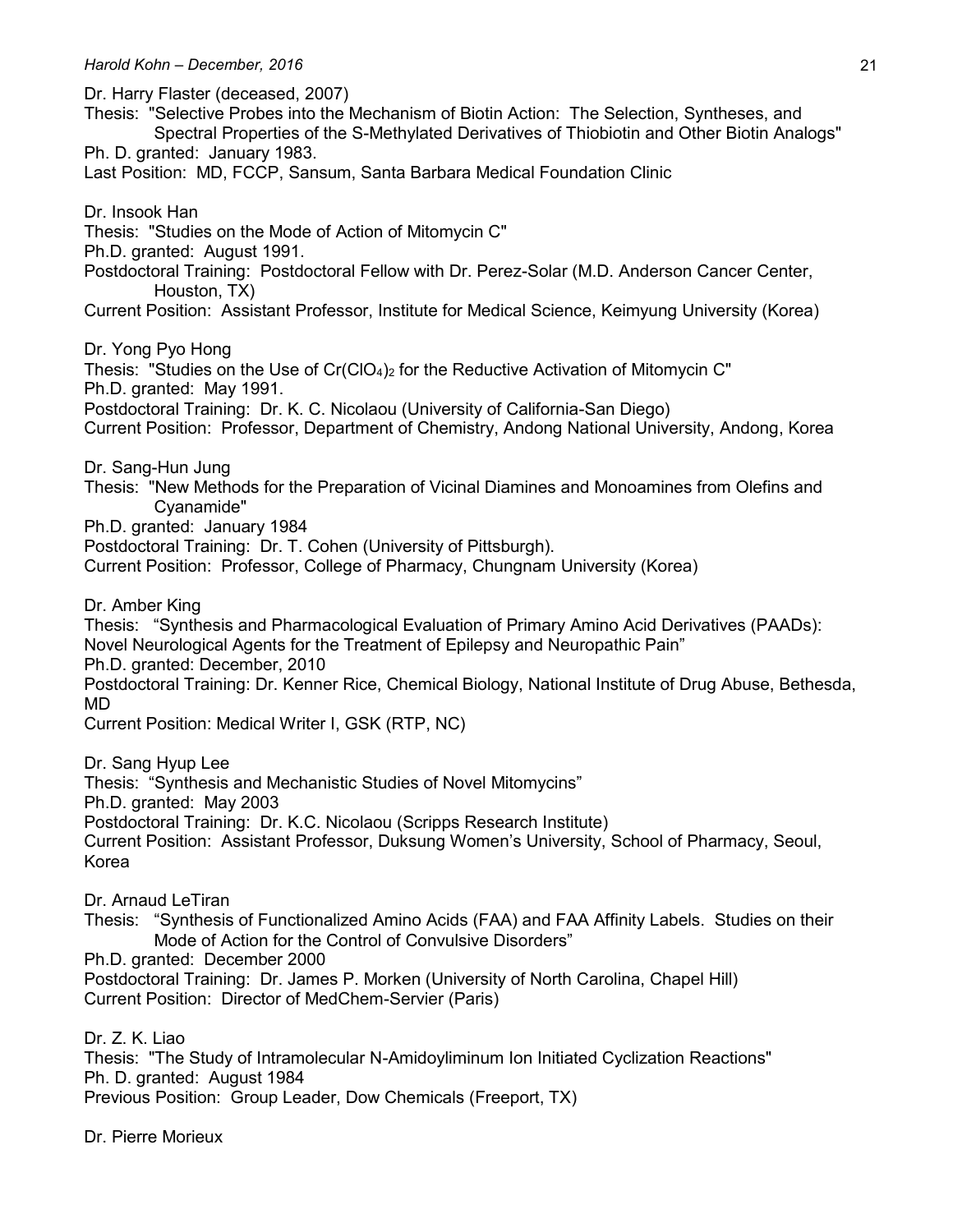Thesis: "A Chemical Biology Approach to Discover the Biological Targets of the Antiepileptic Drug Lacosamide" Ph.D. granted: June, 2010 Postdoctoral Training: Professor Nicolas Winssinger, Universite Louis Pasteur-Strasbourg Current Position: Field Marketing Manager-PerkinElmer Informatics Dr. Younghwa Na Thesis: "Synthesis and Evaluation of Novel Mitomycins" Ph.D. granted: December 2000 Postdoctoral Training: Dr. Laurence Hurley (University of Arizona) Current position: Professor, College of Pharmacy, CHA University, Pochon 487-010, Korea Dr. Yeong-Soo Oh Thesis: "Studies on the Mode of Action of Bicyclomycin" Ph.D. granted: June 1990 Postdoctoral Training: Dr. M. Goodman (University of California-San Diego) Current Position: Head, LG-Pasteur Research Center, LG Life Sciences, Ltd. (Korea) Dr. Hyeung-geun Park Thesis: "Studies on the Mechanism of Action and the Structure-Activity Relationship of the Antibiotic Bicyclomycin" Ph.D. granted: September 1995 Postdoctoral Training: Dr. Stephen J. Benkovic (Pennsylvania State University -University Park, PA) Current Position: Professor, Seoul National University, College of Pharmacy (Korea) Dr. David Russell Thesis: "Development of a Hydrazine Mediated System for the Reductive Activation of Mitomycin C" Ph.D. granted: June 1989 Current Position: Research Scientist, Bristol-Myers Squibb (New Brunswick, NJ). Dr. Alejandro Santillán, Jr. Thesis: "Semisynthetic, Chemical, Biochemical and Biological Studies on the Mode of Action of the Antibiotic Bicyclomycin" Ph.D. granted: August 1997 Postdoctoral Training: Dr. D. Boger (Scripps Research Institute) Previous Position: Scientist, R.W. Johnson Pharmaceutical Research Institute (San Diego, CA) Dr. Pascal Schiltz (deceased, 2006) Thesis: "Studies on the Mechanism of  $Na_2S_2O_4$ -mediated Mitomycin C Transformations" Ph.D. granted: August 1992 Previous Position: Scientist, Sanofi Elf Bio Recherches, Castanet-Tolosan (France) Dr. Fabien Vincent Thesis: "Studies on the Antibiotic Bicyclomycin – Transcription Termination Factor Rho Interaction" Ph.D. granted: December 1999 Postdoctoral Training: Dr. Peter Schultz (Genomics Institute of the Novartis Foundation-San Diego, CA) Current Position: Senior Principal Scientist, Pfizer (New London, CT) Dr. Shuang Wang Thesis: "Studies on the Mode of Action of Mitomycins KW-2149 and BMS-181174" Ph.D. granted: August, 1998 Postdoctoral Training: Dr. R. Silverman (Northwestern University)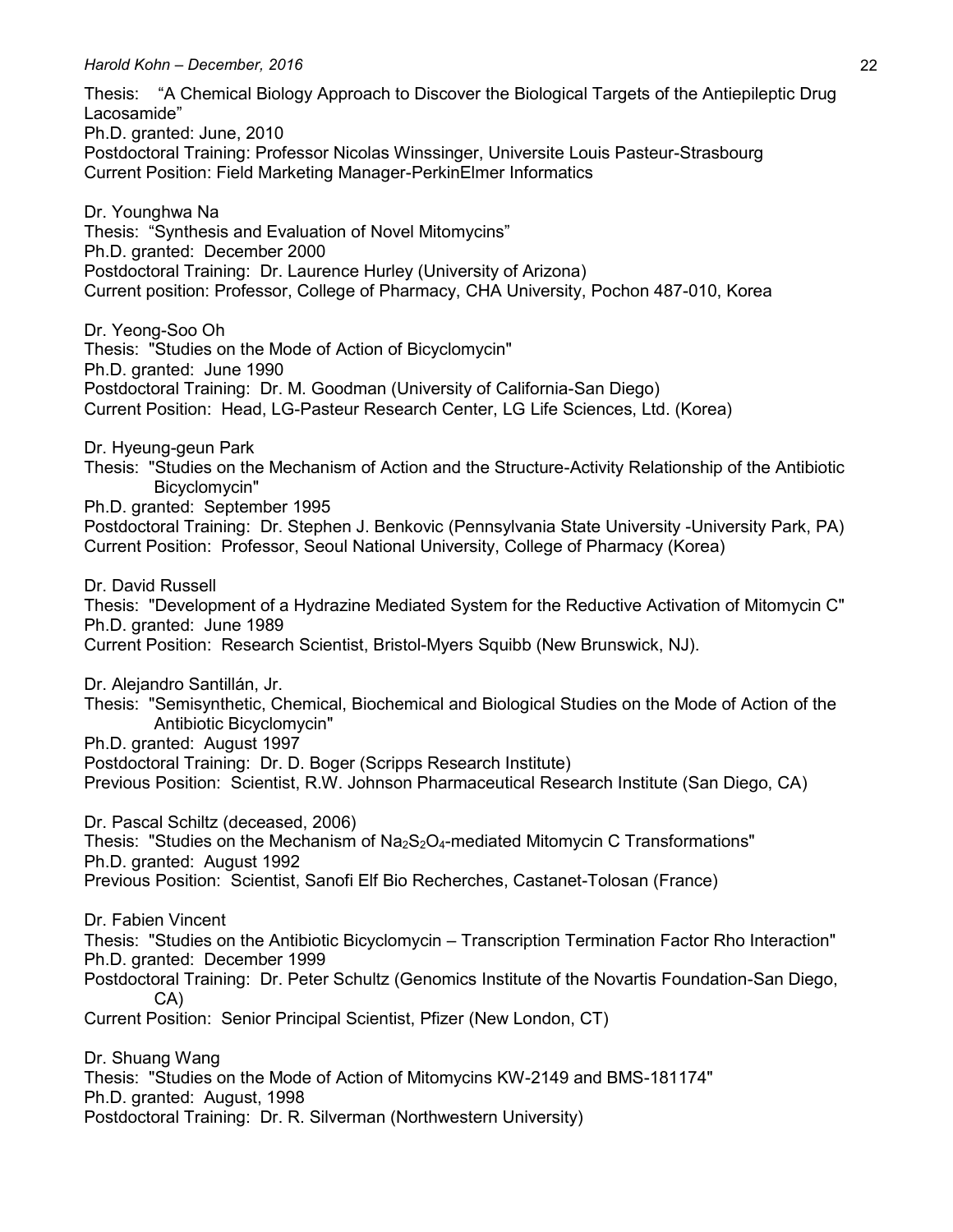Current Position: Senior Research Scienist and Group Leader, Alza Corporation (Johnson and Johnson)

Dr. Thomas P. Weber

Thesis: "Studies on the Roles of Metals for Transcription Termination Factor Rho Function and the Mode of Action of the Antibiotic Bicyclomycin. Discovery of a Novel Class of Metal-Based Rho Inhibitors"

Ph.D. granted: November, 2002

Postdoctoral Training: AstraZeneca (Boston, MA)

Current Position: (Patent) Associate, Abel IP (Austin, TX)

Dr. Nada Zein Thesis: "Mechanistic Studies on the Mode of Action of the Antineoplastic Agent Mitomycin C" Ph.D. granted: July 1986 Postdoctoral Training: Dr. G. Ellestad (Lederle Laboratories). Previous Position: Research Scientist, Genomics Institute of the Novartis Foundation (San Diego, CA)

Dr. Xiangdong Zhang Thesis: "Studies on the Mode of Action of the Antibiotic Bicyclomycin" Ph.D. granted: December, 1997 Postdoctoral Training: Dr. Harold Kohn Current Position: Research Scientist and Informatics, Group Leader, Gilead Sciences

Dr. Zhuming Zhang

Thesis: "Semisynthetic, Mechanistic, Biochemical, and Biological Studies on the Mode of Action of Bicyclomycin"

Ph.D. granted: November, 1994

Postdoctoral Training: Dr. Robert Holton (Florida State University)

Current Position: Research Scientist, Hoffman LaRoche (Nutley, NJ)

#### *Master Students*

Janice Arceneaux Thesis: "Selectedly Substituted Imidazolidinethiones and Thioimidazolines: Syntheses, Structure, Chemical Reactivity and Pharmacological Properties" M.S. granted: October 1976 Current Position: Teacher, Houston Independent School District

Hangjin Cho

Thesis: "Studies Directed Toward the Identification of the Bicyclomycin Binding Domain in Rho: Use of Affinity Labels"

M.S. granted: January 1998

Philippe LeGall

Thesis: "2-Substituted-2-acetamido-N-benzylacetamides. Synthesis, Spectroscopic, and Anticonvulsant Properties"

M.S. granted: August 1987

Current Position: Director, Marketing and Sales, BioCorp (New York)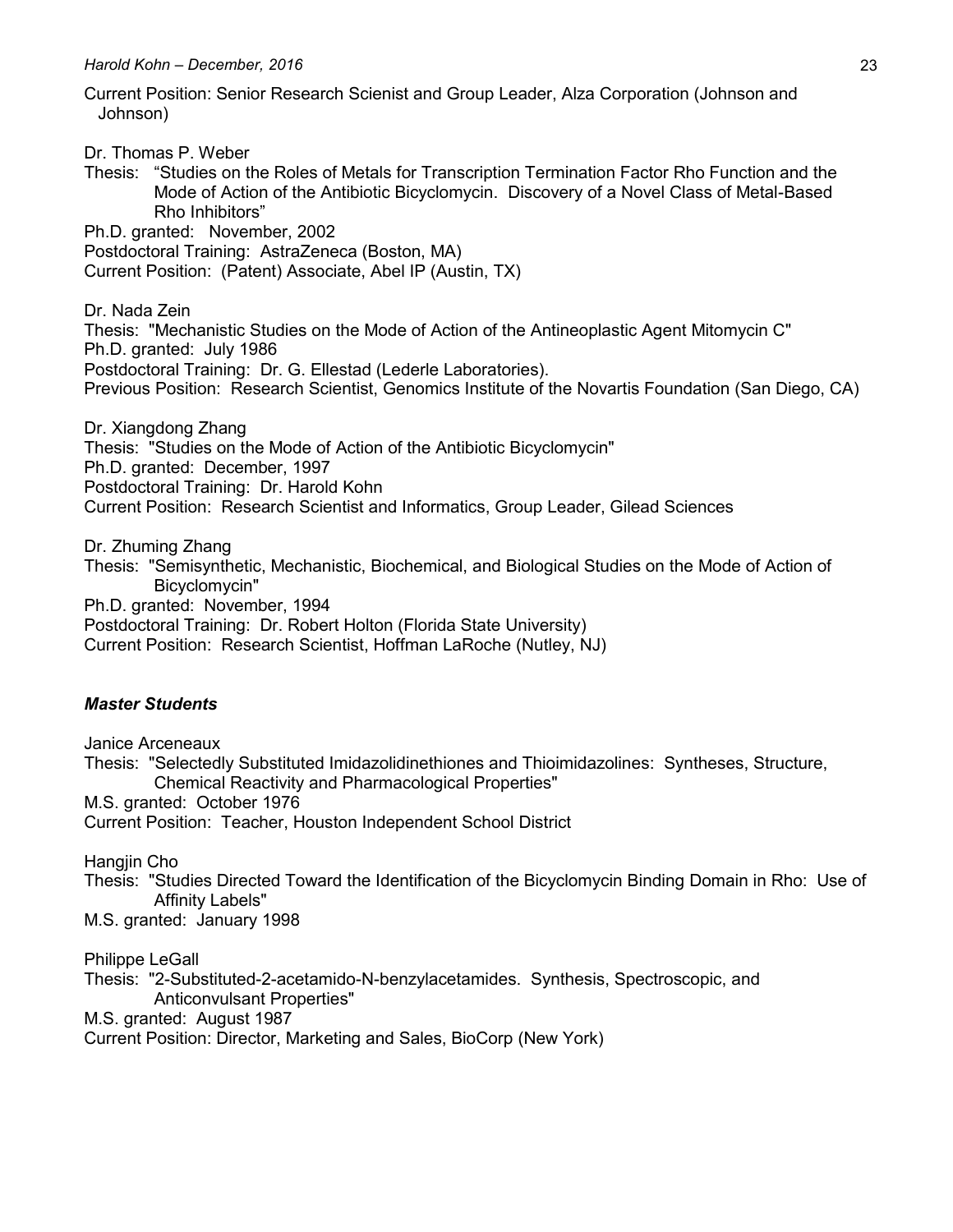Nim-Ming Nguy Thesis: "Studies Concerning the Role of the Carbon-8 Hydroxyl Group in Reduced Mitomycin C Processes. Synthesis and Hydrolysis of 6-and 7-Methoxy Indano[1,2-b]aziridines" M.S. granted: November 1985 Current Position: Researcher, L'Oreal (Paris)

Jayasree M. Srinivasan Thesis: "Synthesis and Evaluation of Novel Bicyclomycin Affinity Labels and Mechanistic Probes" M.S. granted: December 2000 Previous Position: Researcher, Synaptic Pharmaceutical Inc. (Paramus, NJ) Current Position: PhD student, Department of Chemistry, Indiana University (Bloomington)

Suganthini Subramaniam Thesis: "The Role of the C-7 Substituent in Reductively Activated Mitomycin Processes" M.S. granted: August 1991 Current Position: Researcher, Glaxo, Inc. (North Carolina)

Eric Yang

Thesis: "Selective Model Studies Concerning the Mechanism of CO<sub>2</sub>-Transfer in Biotin-Dependent Transformations" M.S. granted: April 1984

Current Position: Research Chemist, Cecos International (Cincinnati, OH)

#### *Postdoctoral Students, Visiting Faculty, and Research Staff*

Dr. Syed Abuzar (1986-1989) Dr. Shridhar Andurkar (1996-1998) Dr. I. Ching Chiu (1981-1982) Dr. Pana Charumilind (1979) Dr. Judith Conley (1986-1987) Dr. Jason Dinsmore (2007-2009) Dr. Pranjal Baruah (2007-2008) Dr. Paul Fishbein (1984-1986) Dr. Y. Gopichand (1975-1976) Dr. Nam Huh (1994-1996) Dr. Tapan Khan (2003-2004) Dr. M. Kim (2000-2003) Professor Chai-Ho Lee (1987-1990) Dr. Hyosung Lee (2011 – 2013) Professor Oh-seuk Lee (1993-1994) Dr. Ven-Shun Li (1988-1999) Dr. Phei Lok (2003-2004) Dr. Boon-saeng Park (2002-2004) Dr. Ki Duk Park (2006-2011) Dr. Hong-sik Moon (1993-1994) Dr. Dennis O'Donoghue (1984) Dr. Christian von Rohrscheidt (1977-1978) Dr. Christophe Salome (2007-2009) Ms. Elise Salome-Grosjean (2008-2009) Dr. Kailash Sawhney (1986-1991) Dr. S. Srivastava (2002-2003) Dr. Kurt Teets (1994-1996) Dr. Robert Torregrosa (2012 – 2013)